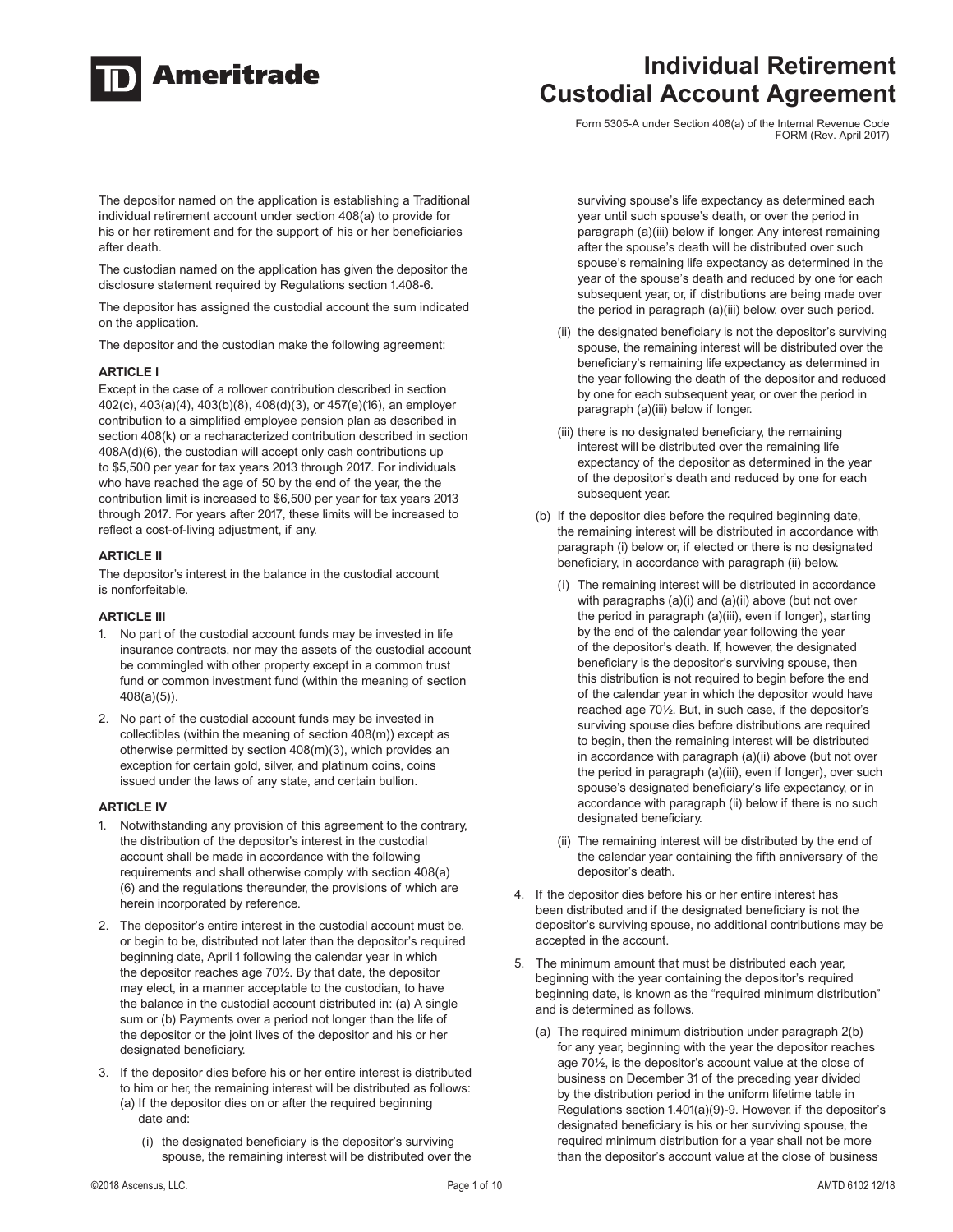on December 31 of the preceding year divided by the number in the joint and last survivor table in Regulations section 1.401(a)(9)-9. The required minimum distribution for a year under this paragraph (a) is determined using the depositor's (or, if applicable, the depositor and spouse's) attained age (or ages) in the year.

- (b) The required minimum distribution under paragraphs 3(a) and 3(b)(i) for a year, beginning with the year following the year of the depositor's death (or the year the depositor would have reached age 70½, if applicable under paragraph 3(b)(i)) is the account value at the close of business on December 31 of the preceding year divided by the life expectancy (in the single life table in Regulations section 1.401(a)(9)-9) of the individual specified in such paragraphs 3(a) and 3(b)(i).
- (c) The required minimum distribution for the year the depositor reaches age 70½ can be made as late as April 1 of the following year. The required minimum distribution for any other year must be made by the end of such year.
- 6. The owner of two or more Traditional IRAs may satisfy the minimum distribution requirements described above by taking from one Traditional IRA the amount required to satisfy the requirement for another in accordance with the regulations under section 408(a)(6).

#### **ARTICLE V**

- 1. The depositor agrees to provide the custodian with all information necessary to prepare any reports required by section 408(i) and Regulations sections 1.408-5 and 1.408-6.
- 2. The custodian agrees to submit to the Internal Revenue Service (IRS) and depositor the reports prescribed by the IRS.

### **ARTICLE VI**

Notwithstanding any other articles which may be added or incorporated, the provisions of Articles I through III and this sentence will be controlling. Any additional articles inconsistent with section 408(a) and the related regulations will be invalid.

#### **ARTICLE VII**

This agreement will be amended as necessary to comply with the provisions of the Code and the related regulations. Other amendments may be made with the consent of the persons whose signatures appear on the application.

#### **ARTICLE VIII**

- 8.01 **Definitions** In this part of this agreement (Article VIII), the words "you" and "your" mean the depositor. The words "we," "us," and "our" mean the custodian. The word "Code" means the Internal Revenue Code, and "regulations" means the Treasury regulations.
- 8.02 **Notices and Change of Address**  Any required notice regarding this IRA will be considered effective when we send it to the intended recipient at the last address that we have in our records. Any notice to be given to us will be considered effective when we actually receive it. You, or the intended recipient, must notify us of any change of address.
- 8.03 **Representations and Responsibilities** You represent and warrant to us that any information you have given or will give us with respect to this agreement is complete and accurate. Further, you agree that any directions you give us or action you take will be proper under this agreement, and that we are entitled to rely upon any such information or directions. If we fail to receive directions from you regarding any transaction, if we receive ambiguous directions regarding any transaction, or if we, in good faith, believe that any transaction requested is in dispute, we reserve the right to take no action until further clarification acceptable to us is received from you or the appropriate government or judicial authority. We will not

be responsible for losses of any kind that may result from your directions to us or your actions or failures to act, and you agree to reimburse us for any loss we may incur as a result of such directions, actions, or failures to act. We will not be responsible for any penalties, taxes, judgments, or expenses you incur in connection with your IRA. We have no duty to determine whether your contributions or distributions comply with the Code, regulations, rulings, or this agreement.

 We may permit you to appoint, through written notice acceptable to us, an authorized agent to act on your behalf with respect to this agreement (e.g., attorney-in-fact, executor, administrator, investment manager), but we have no duty to determine the validity of such appointment or any instrument appointing such authorized agent. We will not be responsible for losses of any kind that may result from directions, actions, or failures to act by your authorized agent, and you agree to reimburse us for any loss we may incur as a result of such directions, actions, or failures to act by your authorized agent.

 You will have 60 days after you receive any documents, statements, or other information from us to notify us in writing of any errors or inaccuracies reflected in these documents, statements, or other information. If you do not notify us within 60 days, the documents, statements, or other information will be deemed correct and accurate, and we will have no further liability or obligation for such documents, statements, other information, or the transactions described therein.

 By performing services under this agreement we are acting as your agent. You acknowledge and agree that nothing in this agreement will be construed as conferring fiduciary status upon us. We will not be required to perform any additional services unless specifically agreed to under the terms and conditions of this agreement, or as required under the Code and the regulations promulgated thereunder with respect to IRAs. You agree to indemnify and hold us harmless for any and all claims, actions, proceedings, damages, judgments, liabilities, costs, and expenses, including attorney's fees arising from or in connection with this agreement.

 To the extent written instructions or notices are required under this agreement, we may accept or provide such information in any other form permitted by the Code or applicable regulations including, but not limited to, electronic communication.

- 8.04 **Disclosure of Account Information** We may use agents and/or subcontractors to assist in administering your IRA. We may release nonpublic personal information regarding your IRA to such providers as necessary to provide the products and services made available under this agreement, and to evaluate our business operations and analyze potential product, service, or process improvements.
- 8.05 **Service Fees** We have the right to charge an annual service fee or other designated fees (e.g., a transfer, rollover, or termination fee) for maintaining your IRA. In addition, we have the right to be reimbursed for all reasonable expenses, including legal expenses, we incur in connection with the administration of your IRA. We may charge you separately for any fees or expenses, or we may deduct the amount of the fees or expenses from the assets in your IRA at our discretion. We reserve the right to charge any additional fee after giving you 30 days' notice. Fees such as subtransfer agent fees or commissions may be paid to us by third parties for assistance in performing certain transactions with respect to this IRA.

 Any brokerage commissions attributable to the assets in your IRA will be charged to your IRA. You cannot reimburse your IRA for those commissions.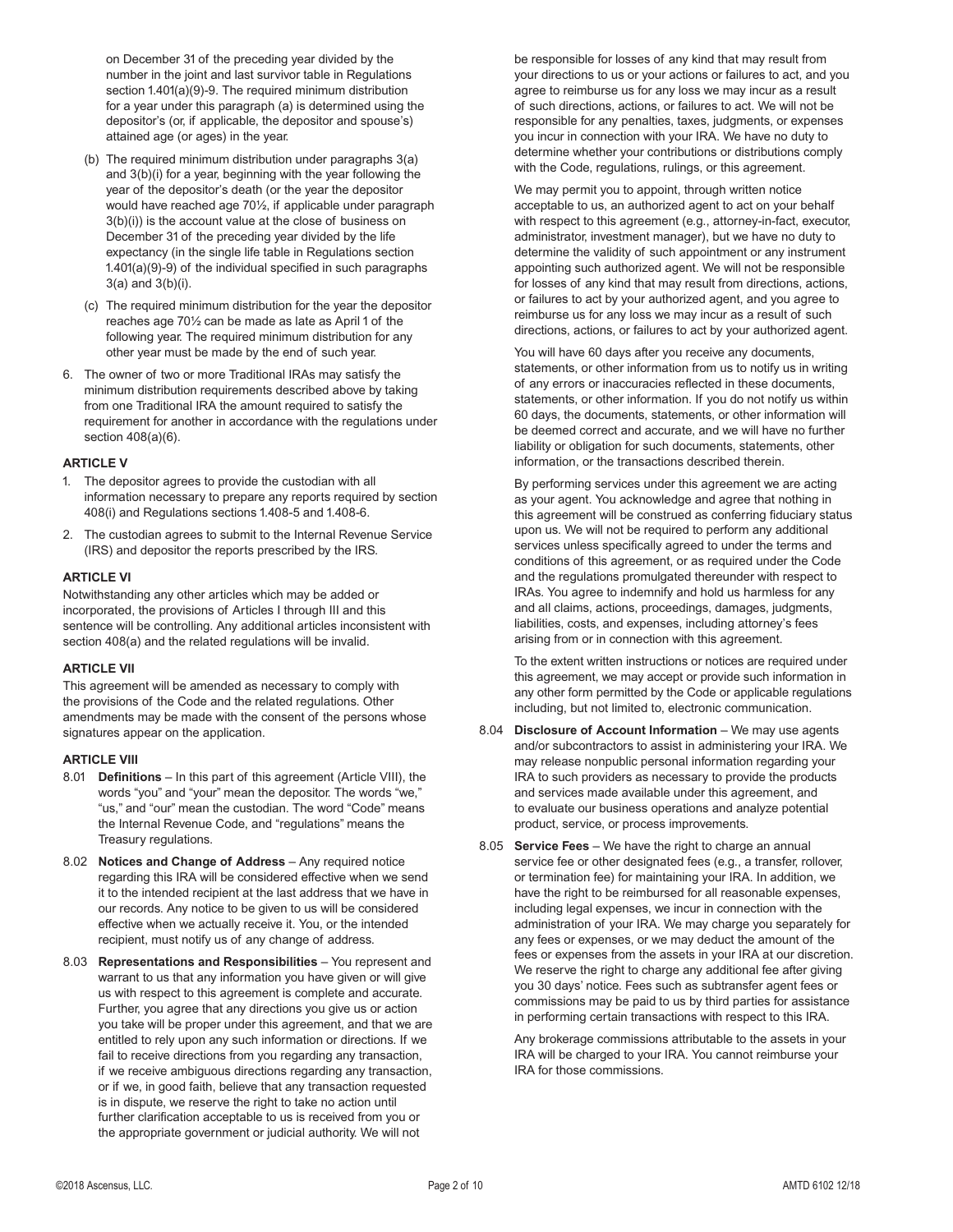8.06 **Investment of Amounts in the IRA** – You have exclusive responsibility for and control over the investment of the assets of your IRA. All transactions will be subject to any and all restrictions or limitations, direct or indirect, that are imposed by our charter, articles of incorporation, or bylaws; any and all applicable federal and state laws and regulations; the rules, regulations, customs and usages of any exchange, market or clearing house where the transaction is executed; our policies and practices; and this agreement. After your death, your beneficiaries will have the right to direct the investment of your IRA assets, subject to the same conditions that applied to you during your lifetime under this agreement (including, without limitation, Section 8.03 of this article). We will have no discretion to direct any investment in your IRA. We assume no responsibility for rendering investment advice with respect to your IRA, nor will we offer any opinion or judgment to you on matters concerning the value or suitability of any investment or proposed investment for your IRA. In the absence of instructions from you, or if your instructions are not in a form acceptable to us, we will have the right to hold any uninvested amounts in cash, and we will have no responsibility to invest uninvested cash unless and until directed by you. We will not exercise the voting rights and other shareholder rights with respect to investments in your IRA unless you provide timely written directions acceptable to us.

 You will select the investment for your IRA assets from those investments that we are authorized by our charter, articles of incorporation, or bylaws to offer and do in fact offer for IRAs (e.g., term share accounts, passbook accounts, certificates of deposit, money market accounts.) We may in our sole discretion make available to you additional investment offerings, which will be limited to publicly traded securities, mutual funds, money market instruments, and other investments that are obtainable by us and that we are capable of holding in the ordinary course of our business.

8.07 **Beneficiaries** – If you die before you receive all of the amounts in your IRA, payments from your IRA will be made to your beneficiaries.

 You may designate one or more persons or entities as beneficiary of your IRA. This designation can only be made on a form provided by or acceptable to us, and it will only be effective when it is filed with us during your lifetime. Each beneficiary designation you file with us will cancel all previous designations. The consent of your beneficiaries will not be required for you to revoke a beneficiary designation. If you have designated both primary and contingent beneficiaries and no primary beneficiary survives you, the contingent beneficiaries will acquire the designated share of your IRA. Changes in the relationship between you and any designated beneficiary (e.g., marriage, divorce, or adoption) will not automatically add or revoke beneficiary designations. For example, if you designated your spouse as beneficiary and you were subsequently divorced, your former spouse will remain beneficiary on the Account unless you submit a new beneficiary designation to us.

 We are authorized to rely on any representation of facts made by you, the personal representative of your estate, any beneficiary, or any other person or source deemed appropriate by us, in determining the identity of unnamed beneficiaries You, your estate, and your successors-in-interest, including all beneficiaries, further understand and agree that, notwithstanding the above and any information or instructions provided by such persons or sources, we may, in our sole discretion, require additional documentation, consult with counsel, or institute legal proceedings in order to determine the proper identity of beneficiaries, all of which shall be at the expense of your IRA. In the event that we are unable to identify the beneficiaries from the documents provided, the IRA assets will become part of your estate.

 No Beneficiary Designation. If you fail to designate a Beneficiary in accordance with this Article VIII or if all designated Beneficiaries die before complete distribution of your IRA, then upon the date of the death of the last to die of you and all designated Beneficiaries, we shall distribute the balance of your IRA in accordance with Article IV in listed order of priority to the following named person(s) surviving on that date:

(a) your spouse;

- (b) your children, including adopted children, in equal shares;
- (c) your parents, in equal shares; or
- (d) the legal representative of the estate of the last to die of you and the designated Beneficiaries.

 A spouse beneficiary will have all rights as granted under the Code or applicable regulations to treat your IRA as his or her own.

 We may allow, if permitted by state law, an original IRA beneficiary (the beneficiary who is entitled to receive distributions from an inherited IRA at the time of your death) to name successor beneficiaries for the inherited IRA. This designation can only be made on a form provided by or acceptable to us, and it will only be effective when it is filed with us during the original IRA beneficiary's lifetime. Each beneficiary designation form that the original IRA beneficiary files with us will cancel all previous designations. The consent of a successor beneficiary will not be required for the original IRA beneficiary to revoke a successor beneficiary designation. If the original IRA beneficiary does not designate a successor beneficiary, or the designated beneficiaries die before the account is distributed, we shall distribute the balance of your IRA in accordance with Article IV in listed order of priority to the following named persons(s) surviving on that date:

(a) Your spouse;

- (b) Your children, including adopted children, in equal shares;
- (c) Your parents, in equal shares; or
- (d) The legal representative of the estate of the last to die of you and the designated Beneficiaries.

 In no event will the successor beneficiary be able to extend the distribution period beyond that required for the original IRA beneficiary.

 If we so choose, for any reason (e.g., due to limitations of our charter or bylaws), we may require that a beneficiary of a deceased IRA owner take total distribution of all IRA assets by December 31 of the year following the year of death.

8.08 **Required Minimum Distributions** – Your required minimum distribution is calculated using the uniform lifetime table in Regulations section 1.401(a)(9)-9. However, if your spouse is your sole designated beneficiary and is more than 10 years younger than you, your required minimum distribution may be calculated each year using the joint and last survivor table in Regulations section 1.401(a)(9)-9.

 If you fail to request your required minimum distribution by your required beginning date, we can, at our complete and sole discretion, do any one of the following.

- Make no distribution until you give us a proper withdrawal request
- Distribute your entire IRA to you in a single sum payment
- Determine your required minimum distribution from your IRA each year based on your life expectancy, calculated using the uniform lifetime table in Regulations section 1.401(a)(9)-9, and pay those distributions to you until you direct otherwise

 We will not be liable for any penalties or taxes related to your failure to take a required minimum distribution.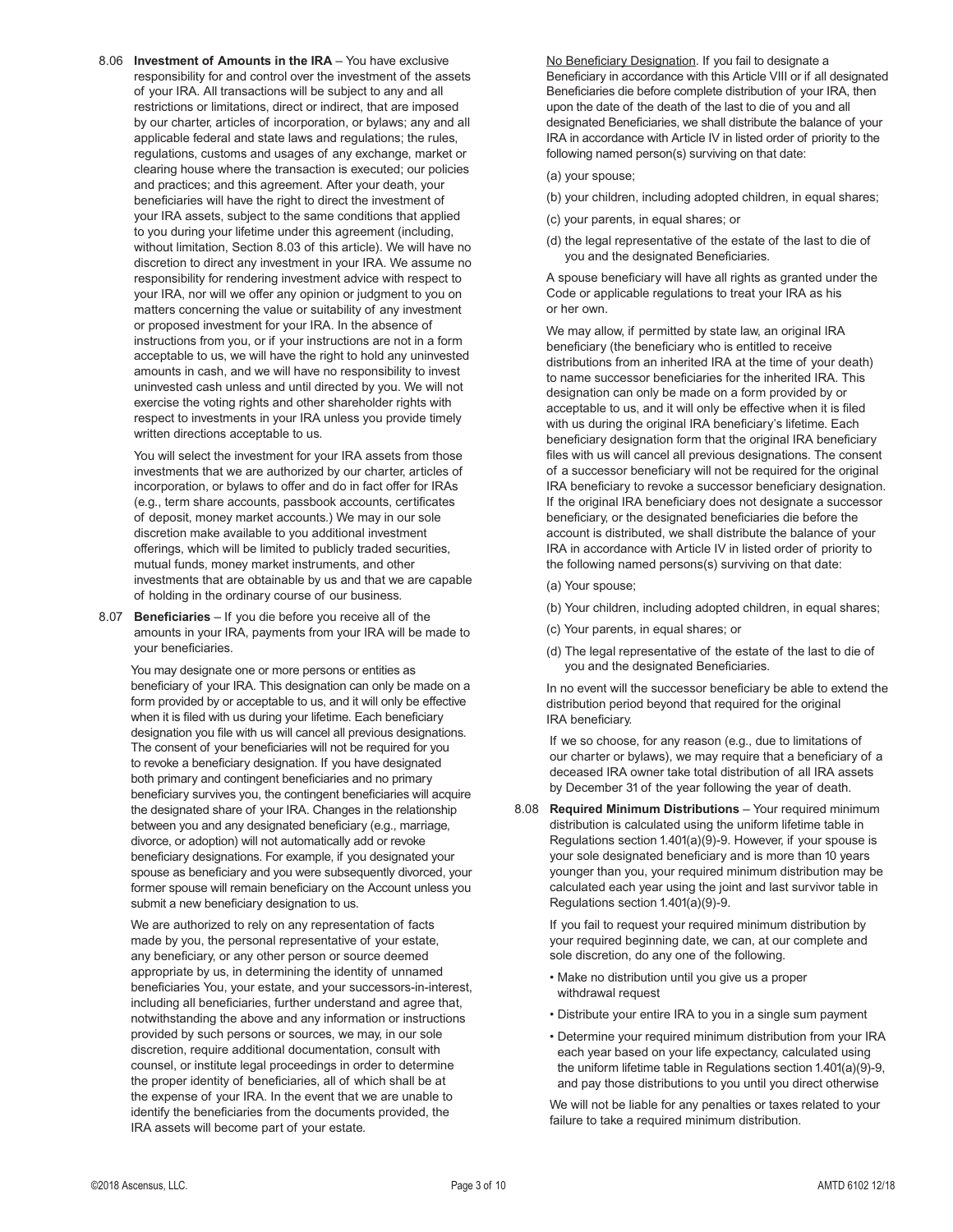8.09 **Termination of Agreement, Resignation, or Removal of Custodian** – Either party may terminate this agreement at any time by giving written notice to the other. We can resign as custodian at any time effective 30 days after we send written notice of our resignation to you. Upon receipt of that notice, you must make arrangements to transfer your IRA to another financial organization. If you do not complete a transfer of your IRA within 30 days from the date we send the notice to you, we have the right to transfer your IRA assets to a successor IRA trustee or custodian that we choose in our sole discretion, or we may pay your IRA to you in a single sum. We will not be liable for any actions or failures to act on the part of any successor trustee or custodian, nor for any tax consequences you may incur that result from the transfer or distribution of your assets pursuant to this section.

 If this agreement is terminated, we may charge to your IRA a reasonable amount of money that we believe is necessary to cover any associated costs, including but not limited to one or more of the following.

- Any fees, expenses, or taxes chargeable against your IRA
- Any penalties or surrender charges associated with the early withdrawal of any savings instrument or other investment in your IRA

 If we are a nonbank custodian required to comply with Regulations section 1.408-2(e) and we fail to do so or we are not keeping the records, making the returns, or sending the statements as are required by forms or regulations, the IRS may require us to substitute another trustee or custodian.

 We may establish a policy requiring distribution of the entire balance of your IRA to you in cash or property if the balance of your IRA drops below the minimum balance required under the applicable investment or policy established.

- 8.10 **Successor Custodian** If our organization changes its name, reorganizes, merges with another organization (or comes under the control of any federal or state agency), or if our entire organization (or any portion that includes your IRA) is bought by another organization, that organization (or agency) will automatically become the trustee or custodian of your IRA, but only if it is the type of organization authorized to serve as an IRA trustee or custodian.
- 8.11 **Amendments** We have the right to amend this agreement at any time. Any amendment we make to comply with the Code and related regulations does not require your consent. You will be deemed to have consented to any other amendment unless, within 30 days from the date we send the amendment, you notify us in writing that you do not consent.
- 8.12 **Withdrawals or Transfers** All requests for withdrawal or transfer will be in writing on a form provided by or acceptable to us. The method of distribution must be specified in writing or in any other method acceptable to us. The tax identification number of the recipient must be provided to us before we are obligated to make a distribution. Withdrawals will be subject to all applicable tax and other laws and regulations, including but not limited to possible early distribution penalty taxes, surrender charges, and withholding requirements.
- 8.13 **Transfers From Other Plans** We can receive amounts transferred to this IRA from the trustee or custodian of another IRA. In addition, we can accept rollovers of eligible rollover distributions from employer-sponsored retirement plans as permitted by the Code. We reserve the right not to accept any transfer or direct rollover.
- 8.14 **Liquidation of Assets** We have the right to liquidate assets in your IRA if necessary to make distributions or to pay fees, expenses, taxes, penalties, or surrender charges properly chargeable against your IRA. If you fail to direct us as to which assets to liquidate, we will decide, in our complete and sole discretion, and you agree to not hold us liable for any adverse consequences that result from our decision.

8.15 **Restrictions on the Fund** – Neither you nor any beneficiary may sell, transfer, or pledge any interest in your IRA in any manner whatsoever, except as provided by law or this agreement.

 The assets in your IRA will not be responsible for the debts, contracts, or torts of any person entitled to distributions under this agreement.

8.16 **What Law Applies** – This agreement is subject to all applicable federal and state laws and regulations. If it is necessary to apply any state law to interpret and administer this agreement, the law of our domicile will govern.

 If any part of this agreement is held to be illegal or invalid, the remaining parts will not be affected. Neither your nor our failure to enforce at any time or for any period of time any of the provisions of this agreement will be construed as a waiver of such provisions, or your right or our right thereafter to enforce each and every such provision.

### GENERAL INSTRUCTIONS

*Section references are to the Internal Revenue Code unless otherwise noted.*

### **PURPOSE OF FORM**

Form 5305-A is a model custodial account agreement that meets the requirements of section 408(a). However, only Articles I through VII have been reviewed by the IRS. A Traditional individual retirement account (Traditional IRA) is established after the form is fully executed by both the individual (depositor) and the custodian. To make a regular contribution to a Traditional IRA for a year, the IRA must be established no later than the due date of the individual's income tax return for the tax year (excluding extensions). This account must be created in the United States for the exclusive benefit of the depositor and his or her beneficiaries.

**Do not** file Form 5305-A with the IRS. Instead, keep it with your records.

For more information on IRAs, including the required disclosures the custodian must give the depositor, see Pub. 590-A, Contributions to Individual Retirement Arrangements (IRAs), and Pub. 590-B, Distributions from Individual Retirement Arrangements (IRAs).

### **DEFINITIONS**

**Custodian** – The custodian must be a bank or savings and loan association, as defined in section 408(n), or any person who has the approval of the IRS to act as custodian.

**Depositor** – The depositor is the person who establishes the custodial account.

### **TRADITIONAL IRA FOR NONWORKING SPOUSE**

Form 5305-A may be used to establish the IRA custodial account for a nonworking spouse.

Contributions to an IRA custodial account for a nonworking spouse must be made to a separate IRA custodial account established by the nonworking spouse.

### SPECIFIC INSTRUCTIONS

**Article IV** – Distributions made under this article may be made in a single sum, periodic payment, or a combination of both. The distribution option should be reviewed in the year the depositor reaches age 70½ to ensure that the requirements of section 408(a) (6) have been met.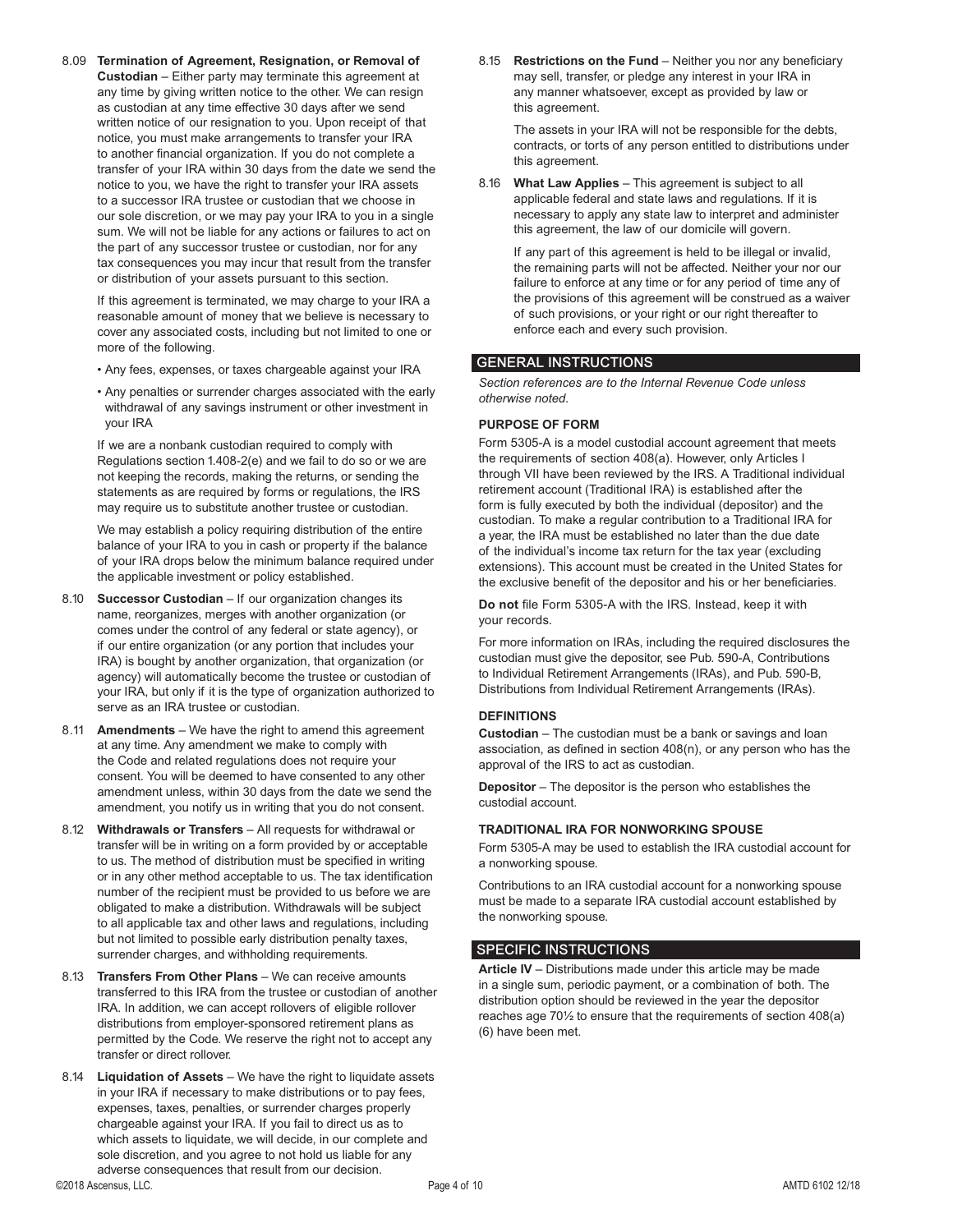**Article VIII** – Article VIII and any that follow it may incorporate additional provisions that are agreed to by the depositor and custodian to complete the agreement. They may include, for example, definitions, investment powers, voting rights, exculpatory provisions, amendment and termination, removal of the custodian, custodian's fees, state law requirements, beginning date of distributions, accepting only cash, treatment of excess contributions, prohibited transactions with the depositor, etc. Attach additional pages if necessary.

### DISCLOSURE STATEMENT

### **RIGHT TO REVOKE YOUR IRA**

You have the right to revoke your IRA within seven days of the receipt of the disclosure statement. If revoked, you are entitled to a full return of the contribution you made to your IRA. The amount returned to you would not include an adjustment for such items as sales commissions, administrative expenses, or fluctuation in market value. You may make this revocation only by mailing or delivering a written notice to the custodian at the address listed on the application.

If you send your notice by first class mail, your revocation will be deemed mailed as of the postmark date.

If you have any questions about the procedure for revoking your IRA, please call the custodian at the telephone number listed on the application.

#### **REQUIREMENTS OF AN IRA**

- A. **Cash Contributions** Your contribution must be in cash, unless it is a rollover contribution.
- B. **Maximum Contribution** The total amount you may contribute to an IRA for any taxable year cannot exceed the lesser of 100 percent of your compensation or \$5,500 for 2017 and 2018, with possible cost-of-living adjustments each year thereafter. If you also maintain a Roth IRA (i.e., an IRA subject to the limits of Internal Revenue Code Section (IRC Sec.) 408A), the maximum contribution to your Traditional IRAs is reduced by any contributions you make to your Roth IRAs. Your total annual contribution to all Traditional IRAs and Roth IRAs cannot exceed the lesser of the dollar amounts described above or 100 percent of your compensation.
- C. **Contribution Eligibility** You are eligible to make a regular contribution to your IRA if you have compensation and have not attained age 70½ by the end of the taxable year for which the contribution is made.
- D. **Catch-Up Contributions** If you are age 50 or older by the close of the taxable year, you may make an additional contribution to your IRA. The maximum additional contribution is \$1,000 per year.
- E. **Nonforfeitability** Your interest in your IRA is nonforfeitable.
- F. **Eligible Custodians** The custodian of your IRA must be a bank, savings and loan association, credit union, or a person or entity approved by the Secretary of the Treasury.
- G. **Commingling Assets** The assets of your IRA cannot be commingled with other property except in a common trust fund or common investment fund.
- H. **Life Insurance**  No portion of your IRA may be invested in life insurance contracts.
- I. **Collectibles** You may not invest the assets of your IRA in collectibles (within the meaning of IRC Sec. 408(m)). A collectible is defined as any work of art, rug or antique, metal or gem, stamp or coin, alcoholic beverage, or other tangible personal property specified by the Internal Revenue Service (IRS). However, specially minted United States gold and silver coins, and certain state-issued coins are permissible investments. Platinum coins and certain gold, silver, platinum, or palladium bullion (as described in IRC Sec. 408(m)(3)) are also permitted as IRA investments.
- J. **Required Minimum Distributions** You are required to take minimum distributions from your IRA at certain times in accordance with Treasury Regulation 1.408-8. Below is a summary of the IRA distribution rules.
	- 1. You are required to take a minimum distribution from your IRA for the year in which you reach age 70½ and for each year thereafter. You must take your first distribution by your required beginning date, which is April 1 of the year following the year you attain age 70½. The minimum distribution for any taxable year is equal to the amount obtained by dividing the account balance at the end of the prior year by the applicable divisor.
	- 2. The applicable divisor generally is determined using the Uniform Lifetime Table provided by the IRS. If your spouse is your sole designated beneficiary for the entire calendar year, and is more than 10 years younger than you, the required minimum distribution is determined each year using the actual joint life expectancy of you and your spouse obtained from the Joint Life Expectancy Table provided by the IRS, rather than the life expectancy divisor from the Uniform Lifetime Table.

 We reserve the right to do any one of the following by April 1 of the year following the year in which you turn age 70½.

- (a) Make no distribution until you give us a proper withdrawal request
- (b) Distribute your entire IRA to you in a single sum payment
- (c) Determine your required minimum distribution each year based on your life expectancy calculated using the Uniform Lifetime Table, and pay those distributions to you until you direct otherwise

 If you fail to remove a required minimum distribution, an additional penalty tax of 50 percent is imposed on the amount of the required minimum distribution that should have been taken but was not. You must file IRS Form 5329 along with your income tax return to report and remit any additional taxes to the IRS.

3. Your designated beneficiary is determined based on the beneficiaries designated as of the date of your death, who remain your beneficiaries as of September 30 of the year following the year of your death.

 If you die on or after your required beginning date, distributions must be made to your beneficiaries over the longer of the single life expectancy of your designated beneficiaries, or your remaining life expectancy. If a beneficiary other than a person or qualified trust as defined in the Treasury Regulations is named, you will be treated as having no designated beneficiary of your IRA for purposes of determining the distribution period. If there is no designated beneficiary of your IRA, distributions will commence using your single life expectancy, reduced by one in each subsequent year.

 If you die before your required beginning date, the entire amount remaining in your account will, at the election of your designated beneficiaries, either

- (a) be distributed by December 31 of the year containing the fifth anniversary of your death, or
- (b) be distributed over the remaining life expectancy of your designated beneficiaries.

 If your spouse is your sole designated beneficiary, he or she must elect either option (a) or (b) by the earlier of December 31 of the year containing the fifth anniversary of your death, or December 31 of the year life expectancy payments would be required to begin. Your designated beneficiaries, other than a spouse who is the sole designated beneficiary, must elect either option (a) or (b) by December 31 of the year following the year of your death. If no election is made, distribution will be calculated in accordance with option (b). In the case of distributions under option (b), distributions must commence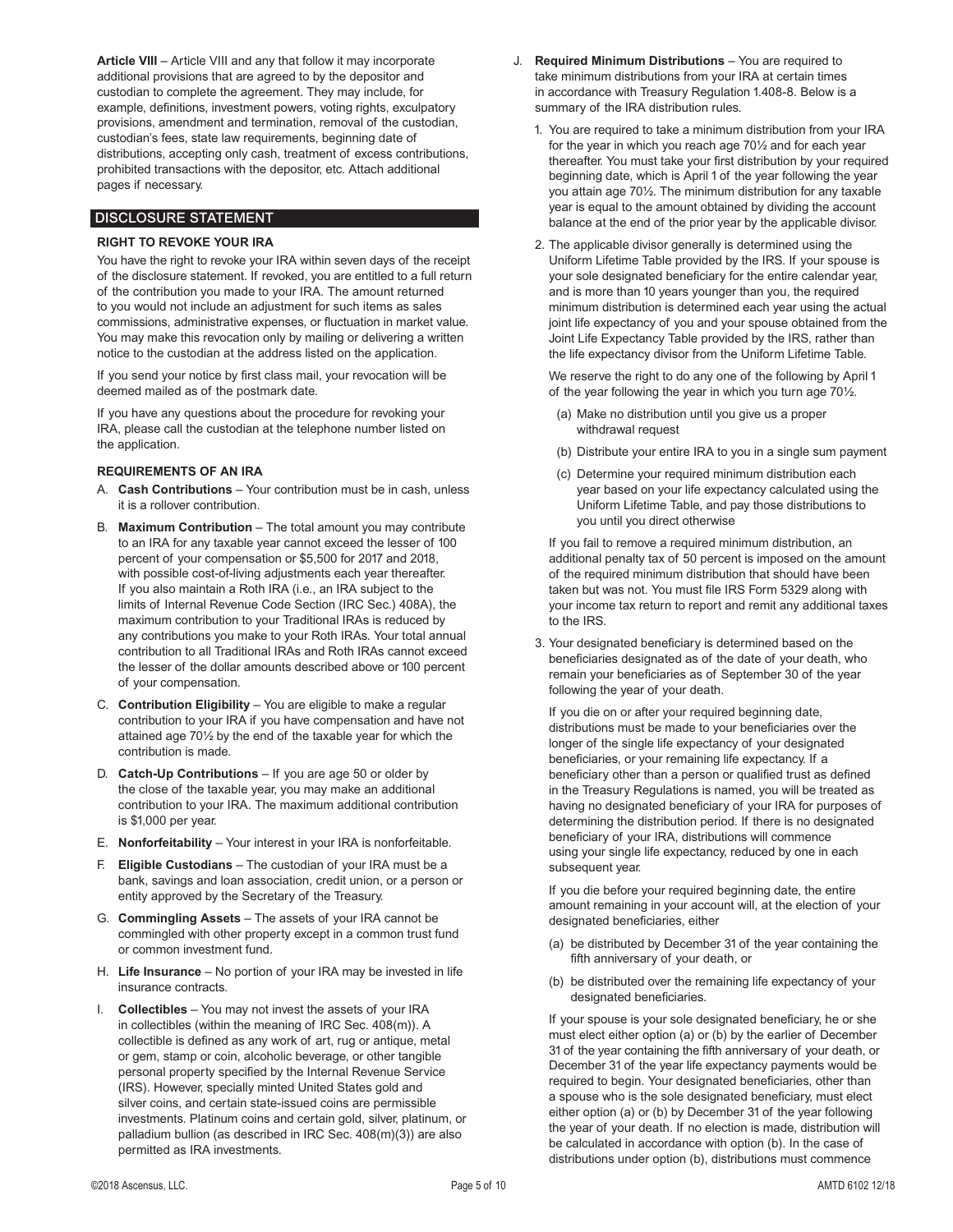by December 31 of the year following the year of your death. Generally, if your spouse is the designated beneficiary, distributions need not commence until December 31 of the year you would have attained age 70½, if later. If a beneficiary other than a person or qualified trust as defined in the Treasury Regulations is named, you will be treated as having no designated beneficiary of your IRA for purposes of determining the distribution period. If there is no designated beneficiary of your IRA, the entire IRA must be distributed by December 31 of the year containing the fifth anniversary of your death.

 A spouse who is the sole designated beneficiary of your entire IRA will be deemed to elect to treat your IRA as his or her own by either (1) making contributions to your IRA or (2) failing to timely remove a required minimum distribution from your IRA. Regardless of whether or not the spouse is the sole designated beneficiary of your IRA, a spouse beneficiary may roll over his or her share of the assets to his or her own IRA.

 If we so choose, for any reason (e.g., due to limitations of our charter or bylaws), we may require that a beneficiary of a deceased IRA owner take total distribution of all IRA assets by December 31 of the year following the year of death.

 If your beneficiary fails to remove a required minimum distribution after your death, an additional penalty tax of 50 percent is imposed on the amount of the required minimum distribution that should have been taken but was not. Your beneficiary must file IRS Form 5329 along with his or her income tax return to report and remit any additional taxes to the IRS.

K. **Qualifying Longevity Annuity Contracts and RMD**s – A qualifying longevity annuity contract (QLAC) is a deferred annuity contract that, among other requirements, must guarantee lifetime income starting no later than age 85. The total premiums paid to QLACs in your IRAs must not exceed 25 percent (up to \$125,000) of the combined value of your IRAs (excluding Roth IRAs). The \$125,000 limit is subject to cost-of-living adjustments each year.

 When calculating your RMD, you may reduce the prior year end account value by the value of QLACs that your IRA holds as investments.

 For more information on QLACs, you may wish to refer to the IRS website at www.irs.gov.

#### **INCOME TAX CONSEQUENCES OF ESTABLISHING AN IRA**

A. **IRA Deductibility** – If you are eligible to contribute to your IRA, the amount of the contribution for which you may take a tax deduction will depend upon whether you (or, in some cases, your spouse) are an active participant in an employersponsored retirement plan. If you (and your spouse, if married) are not an active participant, your entire IRA contribution will be deductible. If you are an active participant (or are married to an active participant), the deductibility of your IRA contribution will depend on your modified adjusted gross income (MAGI) and your tax filing status for the tax year for which the contribution was made. MAGI is determined on your income tax return using your adjusted gross income but disregarding any deductible IRA contribution and certain other deductions and exclusions.

**Definition of Active Participant**. Generally, you will be an active participant if you are covered by one or more of the following employer-sponsored retirement plans.

- 1. Qualified pension, profit sharing, 401(k), or stock bonus plan
- 2. Qualified annuity plan of an employer
- 3. Simplified employee pension (SEP) plan
- 4. Retirement plan established by the federal government, a state, or a political subdivision (except certain unfunded deferred compensation plans under IRC Sec. 457)
- 5. Tax-sheltered annuity for employees of certain tax-exempt organizations or public schools
- 6. Plan meeting the requirements of IRC Sec. 501(c)(18)
- 7. Savings incentive match plan for employees of small employers (SIMPLE) IRA plan or a SIMPLE 401(k) plan

 If you do not know whether your employer maintains one of these plans or whether you are an active participant in a plan, check with your employer or your tax advisor. Also, the IRS Form W-2, Wage and Tax Statement, that you receive at the end of the year from your employer will indicate whether you are an active participant.

 If you are an active participant, are single, and have MAGI within the applicable phase-out range listed below, the deductible amount of your contribution is determined as follows. (1) Begin with the appropriate phase-out range maximum for the applicable year (specified below) and subtract your MAGI; (2) divide this total by the difference between the phase-out maximum and minimum; and (3) multiply this number by the maximum allowable contribution for the applicable year, including catch-up contributions if you are age 50 or older. The resulting figure will be the maximum IRA deduction you may take. For example, if you are age 30 with MAGI of \$63,000 in 2017, your maximum deductible contribution is \$4,950 (the 2017 phaseout range maximum of \$72,000 minus your MAGI of \$63,000, divided by the difference between the maximum and minimum phase-out range limits of \$10,000, and multiplied by the contribution limit of \$5,500).

 If you are an active participant, are married to an active participant and you file a joint income tax return, and have MAGI within the applicable phase-out range listed below, the deductible amount of your contribution is determined as follows. (1) Begin with the appropriate phase-out maximum for the applicable year (specified below) and subtract your MAGI; (2) divide this total by the difference between the phase-out range maximum and minimum; and (3) multiply this number by the maximum allowable contribution for the applicable year, including catch-up contributions if you are age 50 or older. The resulting figure will be the maximum IRA deduction you may take. For example, if you are age 30 with MAGI of \$103,000 in 2017, your maximum deductible contribution is \$4,400 (the 2017 phase-out maximum of \$119,000 minus your MAGI of \$103,000, divided by the difference between the maximum and minimum phase-out limits of \$20,000, and multiplied by the contribution limit of \$5,500).

 If you are an active participant, are married and you file a separate income tax return, your MAGI phase-out range is generally \$0–\$10,000. However, if you lived apart for the entire tax year, you are treated as a single filer.

| <b>Tax Year</b> | <b>Joint Filers</b><br>Phase-out Range* | <b>Single Taxpayers</b><br>Phase-out Range* |
|-----------------|-----------------------------------------|---------------------------------------------|
|                 | (minimum) (maximum)                     | (minimum) (maximum)                         |
| 2011            | \$90,000-110,000                        | \$56,000-66,000                             |
| 2012            | \$92,000-112,000                        | \$58,000-68,000                             |
| 2013            | \$95,000-115,000                        | \$59,000-69,000                             |
| 2014            | \$96,000-116,000                        | \$60,000-70,000                             |
| 2015            | \$98,000-118,000                        | \$61,000-71,000                             |
| 2016            | \$98,000-118,000                        | \$61,000-71,000                             |
| 2017            | \$99,000-119,000                        | \$62,000-72,000                             |
| 2018            | \$101.000-121.000                       | \$63,000-73,000                             |

\*MAGI limits are subject to cost-of-living adjustments each year.

 The MAGI phase-out range for an individual that is not an active participant, but is married to an active participant, is \$186,000–\$196,000 (for 2017) and \$189,000–\$199,000 (for 2018). This limit is also subject to cost-of-living increases for tax years after 2018. If you are not an active participant in an employer-sponsored retirement plan, are married to someone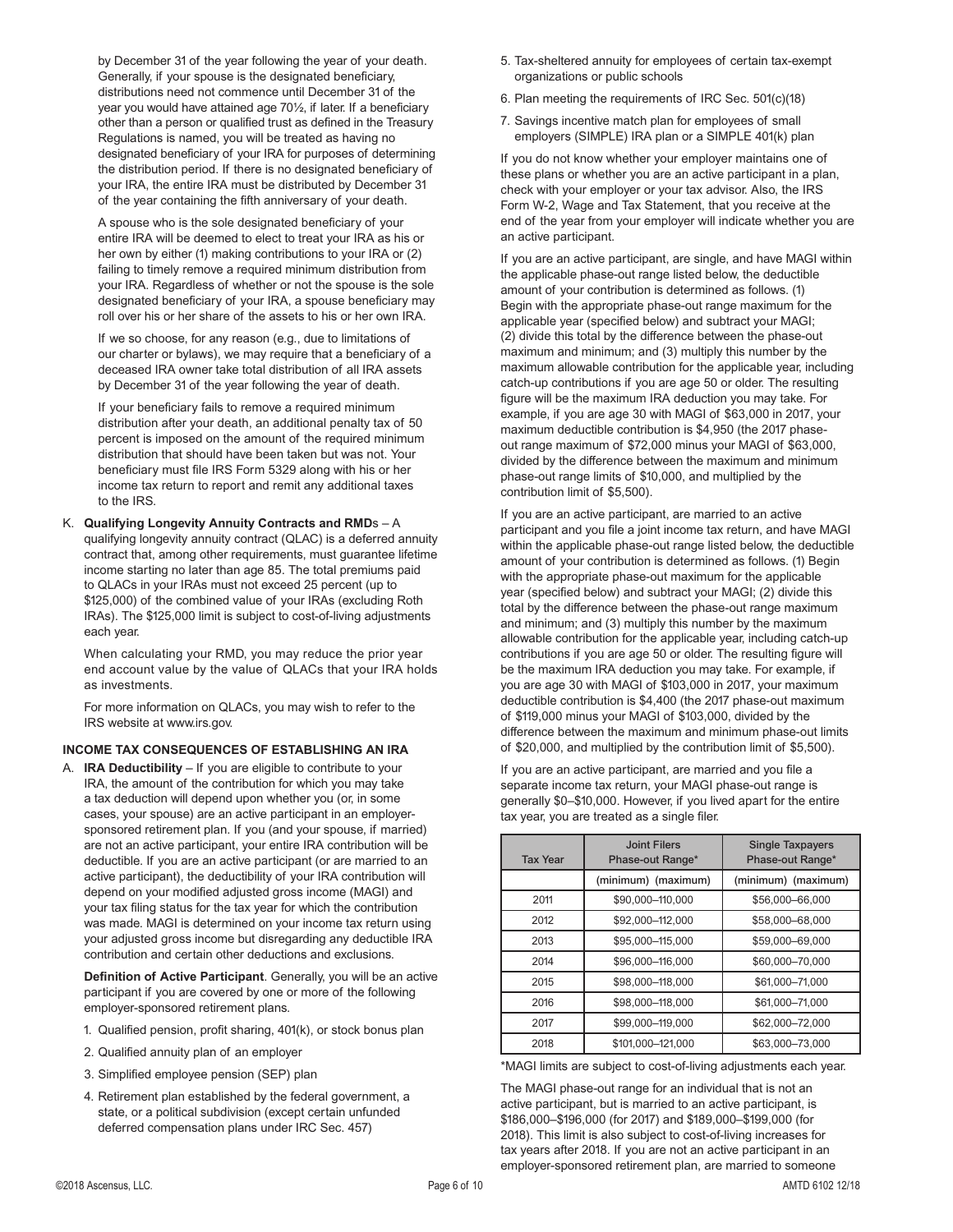who is an active participant, and you file a joint income tax return with MAGI between the applicable phase-out range for the year, your maximum deductible contribution is determined as follows. (1) Begin with the appropriate MAGI phase-out maximum for the year and subtract your MAGI; (2) divide this total by the difference between the phase-out range maximum and minimum; and (3) multiply this number by the maximum allowable contribution for the applicable year, including catch-up contributions if you are age 50 or older. The resulting figure will be the maximum IRA deduction you may take.

 You must round the resulting deduction to the next highest \$10 if the number is not a multiple of 10. If your resulting deduction is between \$0 and \$200, you may round up to \$200.

B. **Contribution Deadline** – The deadline for making an IRA contribution is your tax return due date (not including extensions). You may designate a contribution as a contribution for the preceding taxable year in a manner acceptable to us. For example, if you are a calendar-year taxpayer and you make your IRA contribution on or before your tax filing deadline, your contribution is considered to have been made for the previous tax year if you designate it as such.

 If you are a member of the Armed Forces serving in a combat zone, hazardous duty area, or contingency operation, you may have an extended contribution deadline of 180 days after the last day served in the area. In addition, your contribution deadline for a particular tax year is also extended by the number of days that remained to file that year's tax return as of the date you entered the combat zone. This additional extension to make your IRA contribution cannot exceed the number of days between January 1 and your tax filing deadline, not including extensions.

- C. **Tax Credit for Contributions** You may be eligible to receive a tax credit for your Traditional IRA contributions. This credit will be allowed in addition to any tax deduction that may apply, and may not exceed \$1,000 in a given year. You may be eligible for this tax credit if you are
	- age 18 or older as of the close of the taxable year,
	- not a dependent of another taxpayer, and
	- not a full-time student.

 The credit is based upon your income (see chart below), and will range from 0 to 50 percent of eligible contributions. In order to determine the amount of your contributions, add all of the contributions made to your Traditional IRA and reduce these contributions by any distributions that you have taken during the testing period. The testing period begins two years prior to the year for which the credit is sought and ends on the tax return due date (including extensions) for the year for which the credit is sought. In order to determine your tax credit, multiply the applicable percentage from the chart below by the amount of your contributions that do not exceed \$2,000.

| 2017 Adjusted Gross Income* |                        |                        | Applicable |
|-----------------------------|------------------------|------------------------|------------|
| <b>Joint Return</b>         | Head of a<br>Household | <b>All Other Cases</b> | Percentage |
| $$1 - 37,000$               | $$1 - 27,750$          | $$1 - 18.500$          | 50         |
| \$37,001-40,000             | \$27,751-30,000        | \$18,501-20,000        | 20         |
| \$40,001-62,000             | \$30,001-46,500        | \$20,001-31,000        | 10         |
| Over \$62,000               | Over \$46,500          | Over \$31,000          |            |

| 2018 Adjusted Gross Income* | Applicable             |                        |            |
|-----------------------------|------------------------|------------------------|------------|
| <b>Joint Return</b>         | Head of a<br>Household | <b>All Other Cases</b> | Percentage |
| $$1 - 38.000$               | $$1 - 28.500$          | $$1 - 19,000$          | 50         |
| \$38,001-41,000             | \$28,501-30,750        | \$19,001-20,500        | 20         |
| \$41,001-63,000             | \$30,751-47,250        | \$20,501-31,500        | 10         |
| Over \$63,000               | Over \$47,250          | Over \$31,500          |            |

\*Adjusted gross income (AGI) includes foreign earned income

and income from Guam, America Samoa, North Mariana Islands, and Puerto Rico. AGI limits are subject to cost-of-living adjustments each year.

- D. **Excess Contributions** An excess contribution is any amount that is contributed to your IRA that exceeds the amount that you are eligible to contribute. If the excess is not corrected timely, an additional penalty tax of six percent will be imposed upon the excess amount. The procedure for correcting an excess is determined by the timeliness of the correction as identified below.
	- 1. **Removal Before Your Tax Filing Deadline**. An excess contribution may be corrected by withdrawing the excess amount, along with the earnings attributable to the excess, before your tax filing deadline, including extensions, for the year for which the excess contribution was made. An excess withdrawn under this method is not taxable to you, but you must include the earnings attributable to the excess in your taxable income in the year in which the contribution was made. The six percent excess contribution penalty tax will be avoided.
	- 2. **Removal After Your Tax Filing Deadline**. If you are correcting an excess contribution after your tax filing deadline, including extensions, remove only the amount of the excess contribution. The six percent excess contribution penalty tax will be imposed on the excess contribution for each year it remains in the IRA. An excess withdrawal under this method will only be taxable to you if the total contributions made in the year of the excess exceed the annual applicable contribution limit.
	- 3. **Carry Forward to a Subsequent Year**. If you do not withdraw the excess contribution, you may carry forward the contribution for a subsequent tax year. To do so, you undercontribute for that tax year and carry the excess contribution amount forward to that year on your tax return. The six percent excess contribution penalty tax will be imposed on the excess amount for each year that it remains as an excess contribution at the end of the year.

 You must file IRS Form 5329 along with your income tax return to report and remit any additional taxes to the IRS.

- E. **Tax-Deferred Earnings** The investment earnings of your IRA are not subject to federal income tax until distributions are made (or, in certain instances, when distributions are deemed to be made).
- F. **Nondeductible Contributions** You may make nondeductible contributions to your IRA to the extent that deductible contributions are not allowed. The sum of your deductible and nondeductible IRA contributions cannot exceed your contribution limit (the lesser of the allowable contribution limit described previously, or 100 percent of compensation). You may elect to treat deductible IRA contributions as nondeductible contributions.

 If you make nondeductible contributions for a particular tax year, you must report the amount of the nondeductible contribution along with your income tax return using IRS Form 8606. Failure to file IRS Form 8606 will result in a \$50 per failure penalty.

 If you overstate the amount of designated nondeductible contributions for any taxable year, you are subject to a \$100 penalty unless reasonable cause for the overstatement can be shown.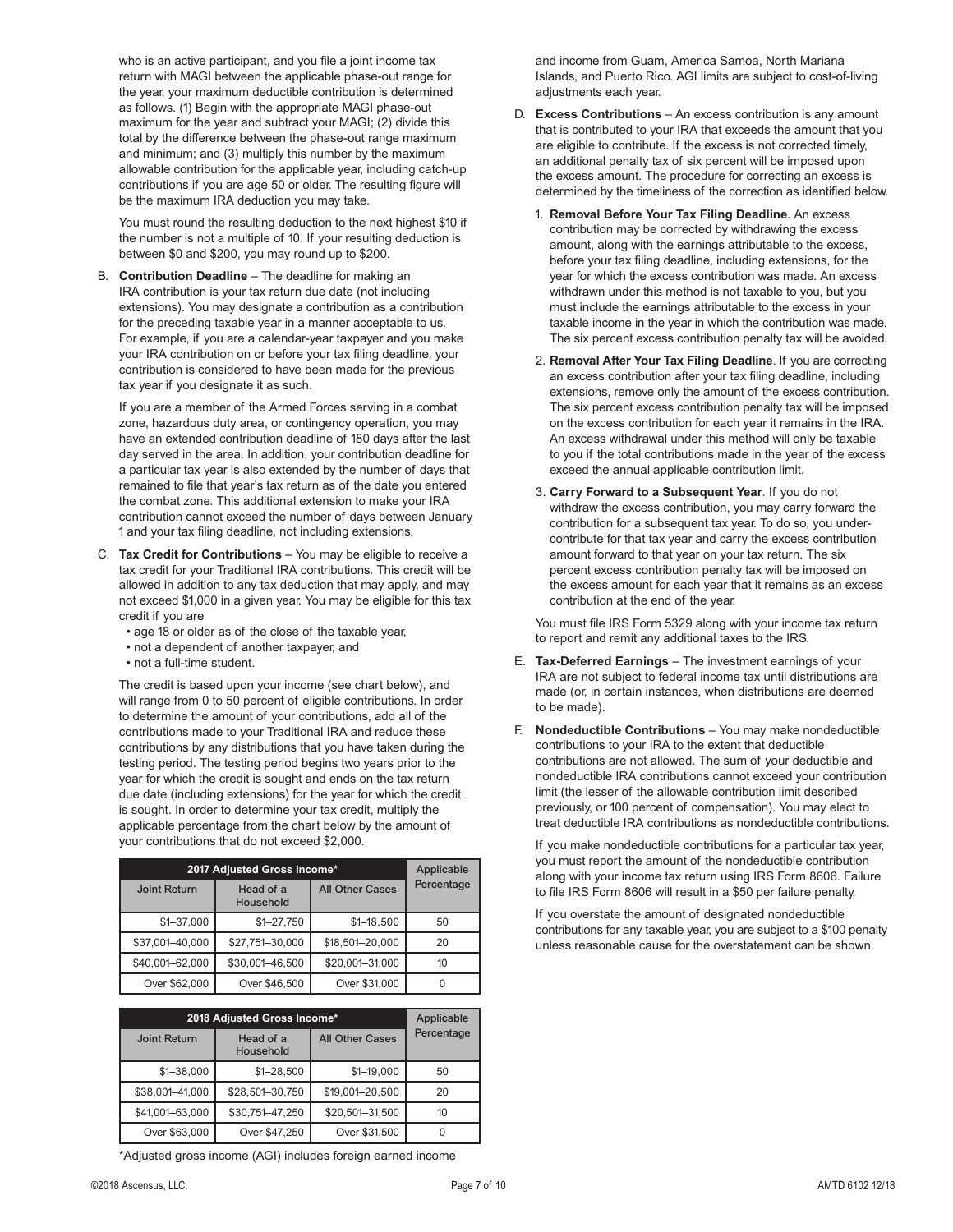G. **Taxation of Distributions** – The taxation of IRA distributions depends on whether or not you have ever made nondeductible IRA contributions. If you have only made deductible contributions, all IRA distribution amounts will be included in income.

 If you have ever made nondeductible contributions to any IRA, the following formula must be used to determine the amount of any IRA distribution excluded from income.

| (Aggregate Nondeductible Contributions) |                     |
|-----------------------------------------|---------------------|
| x (Amount Withdrawn)                    | $=$ Amount Excluded |
| Aggregate IRA Balance                   | From Income         |

**NOTE:** Aggregate nondeductible contributions include all nondeductible contributions made by you through the end of the year of the distribution that have not previously been withdrawn and excluded from income. Also note that the aggregate IRA balance includes the total balance of all of your Traditional and SIMPLE IRAs as of the end of the year of distribution and any distributions occurring during the year.

- H. **Income Tax Withholding** Any withdrawal from your IRA is subject to federal income tax withholding. You may, however, elect not to have withholding apply to your IRA withdrawal. If withholding is applied to your withdrawal, not less than 10 percent of the amount withdrawn must be withheld.
- I. **Early Distribution Penalty Tax** If you receive an IRA distribution before you attain age 59½, an additional early distribution penalty tax of 10 percent will apply to the taxable amount of the distribution unless one of the following exceptions apply. **1) Death**. After your death, payments made to your beneficiary are not subject to the 10 percent early distribution penalty tax. **2) Disability**. If you are disabled at the time of distribution, you are not subject to the additional 10 percent early distribution penalty tax. In order to be disabled, a physician must determine that your impairment can be expected to result in death or to be of long, continued, and indefinite duration. **3) Substantially equal periodic payments**. You are not subject to the additional 10 percent early distribution penalty tax if you are taking a series of substantially equal periodic payments (at least annual payments) over your life expectancy or the joint life expectancy of you and your beneficiary. You must continue these payments for the longer of five years or until you reach age 59½. **4) Unreimbursed medical expenses**. If you take payments to pay for unreimbursed medical expenses that exceed a specified percentage of your adjusted gross income, you will not be subject to the 10 percent early distribution penalty tax. For further detailed information and effective dates you may obtain IRS Publication 590-B, *Distributions from Individual Retirement Arrangements (IRAs),* from the IRS. The medical expenses may be for you, your spouse, or any dependent listed on your tax return. **5) Health insurance premiums**. If you are unemployed and have received unemployment compensation for 12 consecutive weeks under a federal or state program, you may take payments from your IRA to pay for health insurance premiums without incurring the 10 percent early distribution penalty tax. **6) Higher education expenses**. Payments taken for certain qualified higher education expenses for you, your spouse, or the children or grandchildren of you or your spouse, will not be subject to the 10 percent early distribution penalty tax. **7) First-time homebuyer**. You may take payments from your IRA to use toward qualified acquisition costs of buying or building a principal residence. The amount you may take for this reason may not exceed a lifetime maximum of \$10,000. The payment must be used for qualified acquisition costs within 120 days of receiving the distribution. **8) IRS levy**. Payments from your IRA made to the U.S. government in response to a federal tax levy are not subject to the 10 percent early distribution penalty tax. **9) Qualified reservist distributions**. If you are a qualified reservist member called to active duty for more than 179 days or an indefinite period, the payments you take from your IRA during the active duty period are not subject to the 10 percent early distribution penalty tax.

 You must file IRS Form 5329 along with your income tax return to the IRS to report and remit any additional taxes or to claim a penalty tax exception.

- J. **Rollovers and Conversions** Your IRA may be rolled over to another IRA of yours, may receive rollover contributions, or may be converted to a Roth IRA, provided that all of the applicable rollover and conversion rules are followed. Rollover is a term used to describe a movement of cash or other property to your IRA from another IRA, or from your employer's qualified retirement plan, 403(a) annuity, 403(b) tax-sheltered annuity, 457(b) eligible governmental deferred compensation plan, or federal Thrift Savings Plan. The amount rolled over is not subject to taxation or the additional 10 percent early distribution penalty tax. Conversion is a term used to describe the movement of Traditional IRA assets to a Roth IRA. A conversion generally is a taxable event. The general rollover and conversion rules are summarized below. These transactions are often complex. If you have any questions regarding a rollover or conversion, please see a competent tax advisor.
	- 1. **Traditional IRA to Traditional IRA Rollovers**. Assets distributed from your Traditional IRA may be rolled over to the same Traditional IRA or another Traditional IRA of yours if the requirements of IRC Sec. 408(d)(3) are met. A proper IRA-to-IRA rollover is completed if all or part of the distribution is rolled over not later than 60 days after the distribution is received. In the case of a distribution for a first-time homebuyer where there was a delay or cancellation of the purchase, the 60 day rollover period may be extended to 120 days.

 **Effective for distributions taken on or after January 1, 2015**, you are permitted to roll over only one distribution from an IRA (Traditional, Roth, or SIMPLE) in a 12 month period, regardless of the number of IRAs you own. A distribution may be rolled over to the same IRA or to another IRA that is eligible to receive the rollover. For more information on rollover limitations, you may wish to obtain IRS Publication 590, Individual Retirement Arrangements (IRAs), from the IRS or refer to the IRS website at www.irs.gov.

2. **SIMPLE IRA to Traditional IRA Rollovers**. Assets distributed from your SIMPLE IRA may be rolled over to your Traditional IRA without IRS penalty tax provided two years have passed since you first participated in a SIMPLE IRA plan sponsored by your employer. As with Traditional IRA to Traditional IRA rollovers, the requirements of IRC Sec. 408(d)(3) must be met. A proper SIMPLE IRA to IRA rollover is completed if all or part of the distribution is rolled over not later than 60 days after the distribution is received.

 **Effective for distributions taken on or after January 1, 2015**, you are permitted to roll over only one distribution from an IRA (Traditional, Roth, or SIMPLE) in a 12 month period, regardless of the number of IRAs you own. A distribution may be rolled over to the same IRA or to another IRA that is eligible to receive the rollover. For more information on rollover limitations, you may wish to obtain IRS Publication 590, Individual Retirement Arrangements (IRAs), from the IRS or refer to the IRS website at www.irs.gov.

3. **Employer-Sponsored Retirement Plan to Traditional IRA Rollovers**. You may roll over, directly or indirectly, any eligible rollover distribution from an eligible employer-sponsored retirement plan. An eligible rollover distribution is defined generally as any distribution from a qualified retirement plan, 403(a) annuity, 403(b) tax-sheltered annuity, 457(b) eligible governmental deferred compensation plan (other than distributions to nonspouse beneficiaries), or federal Thrift Savings Plan unless it is part of a certain series of substantially equal periodic payments, a required minimum distribution, a hardship distribution, or a distribution of Roth elective deferrals from a 401(k), 403(b), governmental 457(b), or federal Thrift Savings Plan.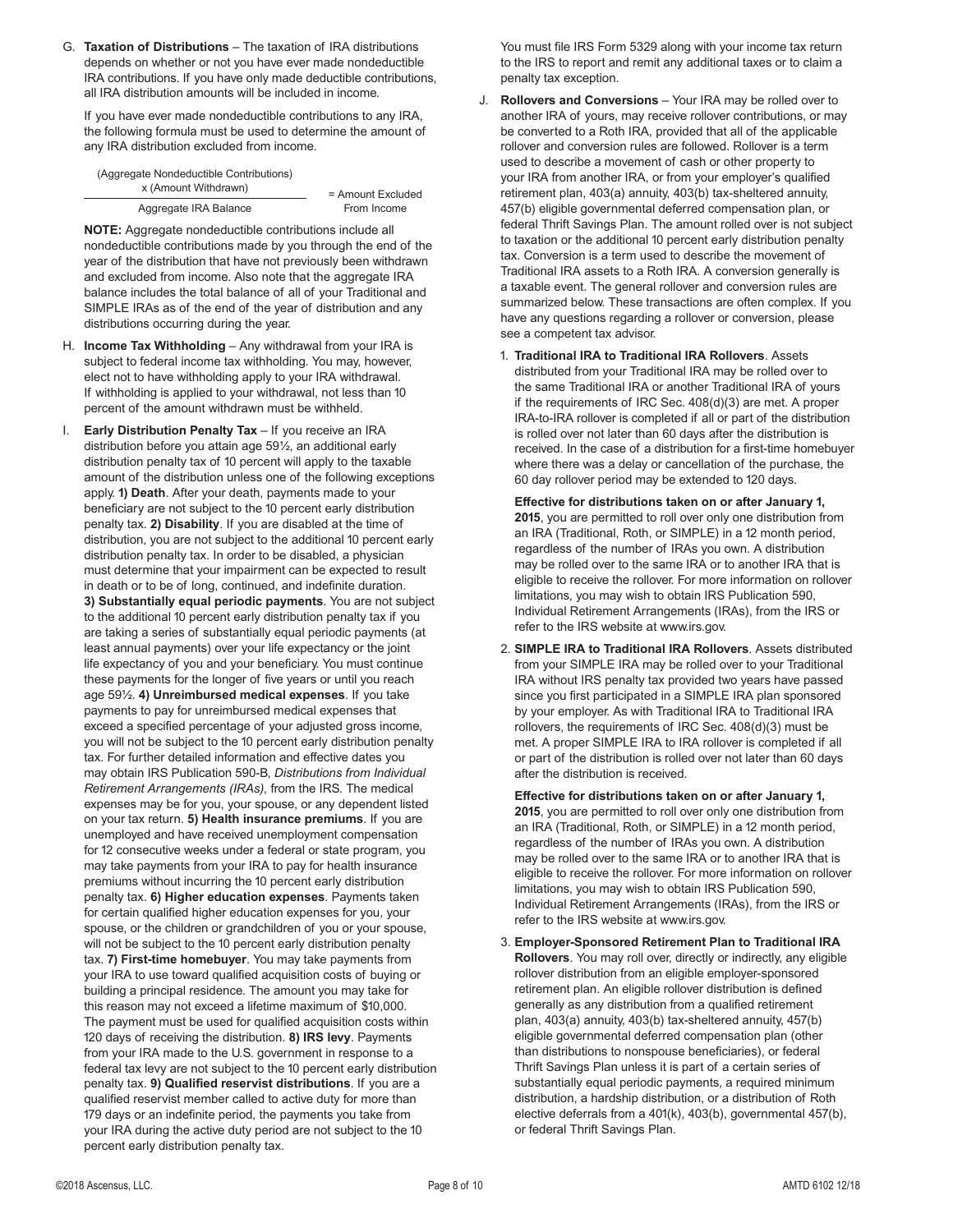If you elect to receive your rollover distribution prior to placing it in an IRA, thereby conducting an indirect rollover, your plan administrator generally will be required to withhold 20 percent of your distribution as a payment of income taxes. When completing the rollover, you may make up out of pocket the amount withheld, and roll over the full amount distributed from your employer-sponsored retirement plan. To qualify as a rollover, your eligible rollover distribution distribution generally must be rolled over to your IRA not later than 60 days after you receive the distribution. In the case of Page 11 of 14 100 (Rev. 3/2018) ©2018 Ascensus, LLC a plan loan offset due to plan termination or severance from employment, the deadline for completing the rollover is your tax return due date (including extensions) for the year in which the offset occurs. Alternatively, you may claim the withheld amount as income, and pay the applicable income tax, and if you are under age 59½, the 10 percent early distribution penalty tax (unless an exception to the penalty applies).

 As an alternative to the indirect rollover, your employer generally must give you the option to directly roll over your employer-sponsored retirement plan balance to an IRA. If you elect the direct rollover option, your eligible rollover distribution will be paid directly to the IRA (or other eligible employersponsored retirement plan) that you designate. The 20 percent withholding requirements do not apply to direct rollovers.

- 4. **Beneficiary Rollovers From Employer-Sponsored Retirement Plans**. If you are a spouse, nonspouse, or qualified trust beneficiary of a deceased employer-sponsored retirement plan participant, you may directly roll over inherited assets from a qualified retirement plan, 403(a) annuity, 403(b) tax-sheltered annuity, or 457(b) eligible governmental deferred compensation plan to an inherited IRA. The IRA must be maintained as an inherited IRA, subject to the beneficiary distribution requirements.
- 5. **Traditional IRA to Employer-Sponsored Retirement Plan Rollovers**. You may roll over, directly or indirectly, any taxable eligible rollover distribution from an IRA to your qualified retirement plan, 403(a) annuity, 403(b) tax-sheltered annuity, or 457(b) eligible governmental deferred compensation plan as long as the employer-sponsored retirement plan accepts such rollover contributions.
- 6. **Traditional IRA to Roth IRA Conversions**. If you convert to a Roth IRA, the amount of the conversion from your Traditional IRA to your Roth IRA will be treated as a distribution for income tax purposes, and is includible in your gross income (except for any nondeductible contributions). Although the conversion amount generally is included in income, the 10 percent early distribution penalty tax will not apply to conversions from a Traditional IRA to a Roth IRA, regardless of whether you qualify for any exceptions to the 10 percent penalty tax. If you are age 70½ or older you must remove your required minimum distribution before converting your Traditional IRA.
- 7. **Qualified HSA Funding Distribution**. If you are eligible to contribute to a health savings account (HSA), you may be eligible to take a one-time tax-free qualified HSA funding distribution from your IRA and directly deposit it to your HSA. The amount of the qualified HSA funding distribution may not exceed the maximum HSA contribution limit in effect for the type of high deductible health plan coverage (i.e., single or family coverage) that you have at the time of the deposit, and counts toward your HSA contribution limit for that year. For further detailed information, you may wish to obtain IRS Publication 969, Health Savings Accounts and Other Tax-Favored Health Plans.
- 8. **Rollovers of Settlement Payments From Bankrupt Airlines**. If you are a qualified airline employee who has received a qualified airline settlement payment from a commercial airline carrier under the approval of an order of a federal bankruptcy court, you are allowed to roll over up to 90 percent of the proceeds into your Traditional IRA within 180 days after receipt of such amount, or by a later date if extended by federal law. If you make such a rollover contribution, you may exclude the amount rolled over from your gross income in the taxable year in which the airline settlement payment was paid to you. For further detailed information and effective dates you may obtain IRS Publication 590-A, Contributions to Individual Retirement Arrangements (IRAs), from the IRS or refer to the IRS website at www.irs.gov.
- 9. **Rollovers of Exxon Valdez Settlement Payments**. If you receive a qualified settlement payment from Exxon Valdez litigation, you may roll over the amount of the settlement, up to \$100,000, reduced by the amount of any qualified Exxon Valdez settlement income previously contributed to a Traditional or Roth IRA or eligible retirement plan in prior taxable years. You will have until your tax return due date (not including extensions) for the year in which the qualified settlement income is received to make the rollover contribution. To obtain more information on this type of rollover, you may wish to visit the IRS website at www.irs.gov.
- 10. **Written Election**. At the time you make a rollover to an IRA, you must designate in writing to the custodian your election to treat that contribution as a rollover. Once made, the rollover election is irrevocable.
- 11. **Rollover of IRS Levy.** If you receive a refund of eligible retirement plan assets that had been wrongfully levied, you may roll over the amount returned up until your tax return due date (not including extensions) for the year in which the money was returned.
- K. **Transfer Due to Divorce** If all or any part of your IRA is awarded to your spouse or former spouse in a divorce or legal separation proceeding, the amount so awarded will be treated as the spouse's IRA (and may be transferred pursuant to a courtapproved divorce decree or written legal separation agreement to another IRA of your spouse), and will not be considered a taxable distribution to you. A transfer is a tax-free direct movement of cash and/or property from one Traditional IRA to another.
- L. **Recharacterizations** If you make a contribution to a Traditional IRA and later recharacterize either all or a portion of the original contribution to a Roth IRA along with net income attributable, you may elect to treat the original contribution as having been made to the Roth IRA. The same methodology applies when recharacterizing a contribution from a Roth IRA to a Traditional IRA. For tax years beginning before January 1, 2018, if you have converted from a Traditional IRA to a Roth IRA you may recharacterize the conversion along with net income attributable back to a Traditional IRA. The deadline for completing a recharacterization is your tax filing deadline (including any extensions) for the year for which the original contribution was made or conversion completed. However, effective for tax years beginning after December 31, 2017, you may not recharacterize a Roth IRA conversion.

#### **LIMITATIONS AND RESTRICTIONS**

A. **SEP Plans** – Under a simplified employee pension (SEP) plan that meets the requirements of IRC Sec. 408(k), your employer may make contributions to your IRA. Your employer is required to provide you with information that describes the terms of your employer's SEP plan.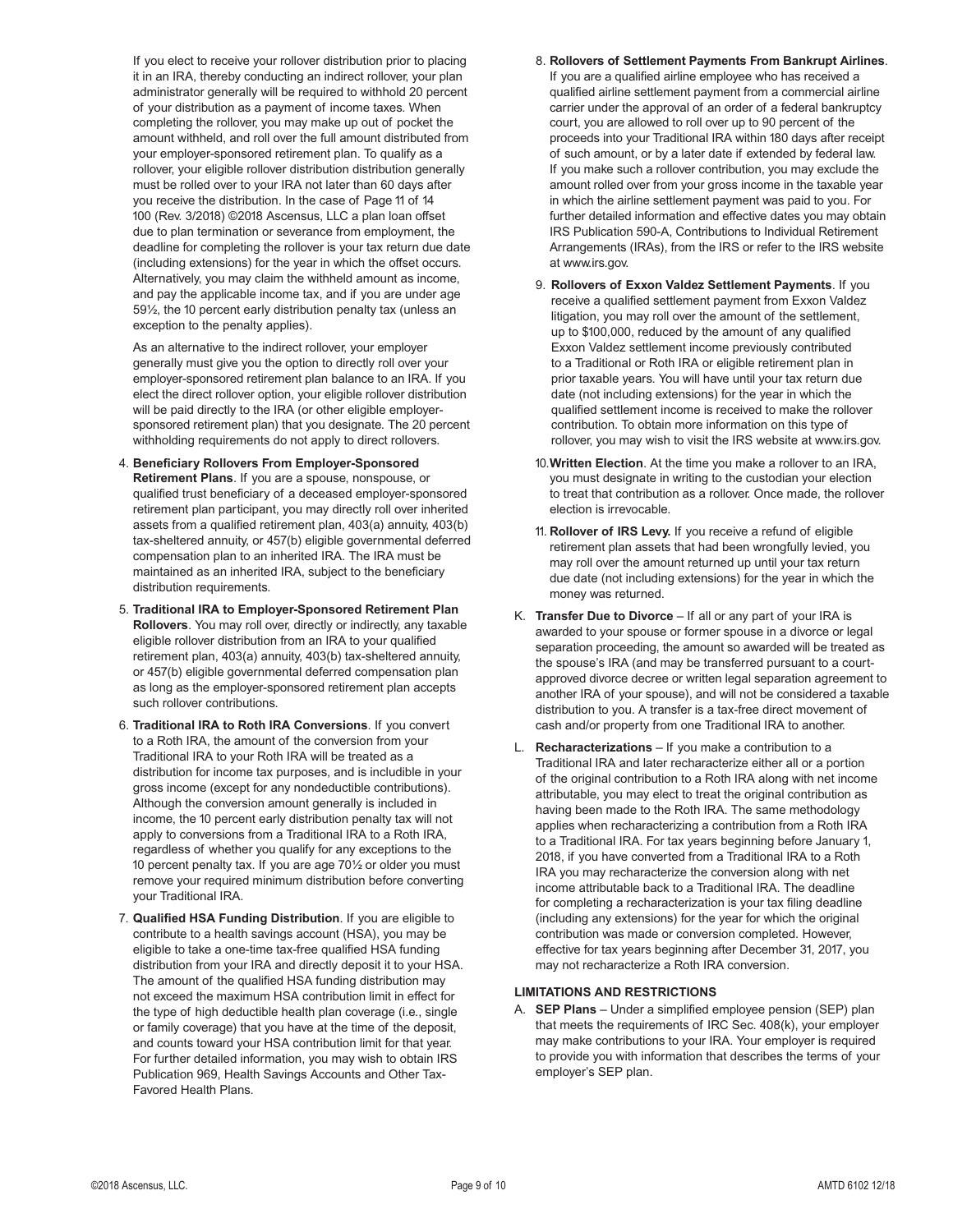B. **Spousal IRA** – If you are married and have compensation, you may contribute to an IRA established for the benefit of your spouse for any year prior to the year your spouse turns age 70½, regardless of whether or not your spouse has compensation. You may make these spousal contributions even if you are age 70½ or older. You must file a joint income tax return for the year for which the contribution is made.

 The amount you may contribute to your IRA and your spouse's IRA is the lesser of 100 percent of your combined eligible compensation or \$11,000 for 2017 and 2018. This amount may be increased with cost-of-living adjustments each year. However, you may not contribute more than the individual contribution limit to each IRA.

 If your spouse is age 50 or older by the close of the taxable year, and is otherwise eligible, you may make an additional contribution to your spouse's IRA. The maximum additional contribution is \$1,000 per year.

- C. **Deduction of Rollovers and Transfers** A deduction is not allowed for rollover or transfer contributions.
- D. **Gift Tax** Transfers of your IRA assets to a beneficiary made during your life and at your request may be subject to federal gift tax under IRC Sec. 2501.
- E. **Special Tax Treatment** Capital gains treatment and 10-year income averaging authorized by IRC Sec. 402 do not apply to IRA distributions.
- F. **Prohibited Transactions** If you or your beneficiary engage in a prohibited transaction with your IRA, as described in IRC Sec. 4975, your IRA will lose its tax-deferred status, and you must include the value of your account in your gross income for that taxable year. The following transactions are examples of prohibited transactions with your IRA. (1) Taking a loan from your IRA (2) Buying property for personal use (present or future) with IRA assets (3) Receiving certain bonuses or premiums because of your IRA.
- G. **Pledging**  If you pledge any portion of your IRA as collateral for a loan, the amount so pledged will be treated as a distribution and will be included in your gross income for that year.

#### **OTHER**

- A. **IRS Plan Approval** Articles I through VII of the agreement used to establish this IRA have been approved by the IRS. The IRS approval is a determination only as to form. It is not an endorsement of the plan in operation or of the investments offered.
- B. **Additional Information** For further information on IRAs, you may wish to obtain IRS Publication 590-A, *Contributions to Individual Retirement Arrangements (IRAs),* or Publication 590-B, *Distributions from Individual Retirement Arrangements (IRAs),* by calling 800-TAXFORM, or by visiting www.irs.gov on the Internet.
- C. **Important Information About Procedures for Opening a New Account** – To help the government fight the funding of terrorism and money laundering activities, federal law requires all financial organizations to obtain, verify, and record information that identifies each person who opens an account. Therefore, when you open an IRA, you are required to provide your name, residential address, date of birth, and identification number. We may require other information that will allow us to identify you.
- D. **Qualified Reservist Distributions** If you are an eligible qualified reservist who has taken penalty-free qualified reservist distributions from your IRA or retirement plan, you may recontribute those amounts to an IRA generally within a two-year period from your date of return.
- E. **Qualified Charitable Distributions** If you are age 70½ or older, you may take tax-free IRA distributions of up to \$100,000 per year and have these distributions paid directly to certain charitable organizations. Special tax rules may apply. This provision applies to distributions during tax years 2012 and 2013 and may apply to subsequent years if extended by Congress. For further detailed information and effective dates you may wish to obtain IRS Publication 590, Individual Retirement Arrangements (IRAs), from the IRS or refer to the IRS website at www.irs.gov.
- F. **Disaster Related Relief** If you qualify (for example, you sustained an economic loss due to, or are otherwise considered affected by, certain IRS designated disasters), you may be eligible for favorable tax treatment on distributions, rollovers, and other transactions involving your IRA. Qualified disaster relief may include penalty-tax free early distributions made during specified timeframes for each disaster, the ability to include distributions in your gross income ratably over multiple years, the ability to roll over distributions to an eligible retirement plan without regard to the 60-day rollover rule, and more. For additional information on specific disasters, including a complete listing of disaster areas, qualification requirements for relief, and allowable disaster-related IRA transactions, you may wish to obtain IRS Publication 590, Individual Retirement Arrangements (IRAs), from the IRS or refer to the IRS website at www.irs.gov.

### IRA FINANCIAL DISCLOSURE

#### **TD Ameritrade Clearing, Inc. Individual Retirement Account Financial Disclosure**

**IRA Fees** – The Depositor agrees to pay the custodian any and all fees specified in the custodian's current published fee schedule for establishing and maintaining this IRA, including any fees for distributions from, transfer from, and terminations of this IRA.

**Earnings** – TD Ameritrade Clearing, Inc., IRAs are self-directed, and your annual growth is dependent on the nature of investment. The custodian does not in any way guarantee the account from loss or depreciation. It is therefore impossible to project the future value of the IRA assets to you at any given time. The value of the IRA will be solely dependent upon the performance of the investment instruments chosen by you.

**Investments** – As stated in article VIII of the custodial agreement, the custodian will invest the assets of the IRA only in accordance with written directions from the Depositor. These investments include securities, options, bonds, annuities, and other government obligations. Investments may be limited or refused to the extent that they are unavailable or not offered through the custodian in its regular course of business.

Investment Products: Not FDIC Insured \* No Bank Guarantee \* May Lose Value

TD Ameritrade, Inc. and TD Ameritrade Clearing, Inc., members FINRA/SIPC. TD Ameritrade is a trademark jointly owned by TD Ameritrade IP Company, Inc. and The Toronto-Dominion Bank. © 2018 TD Ameritrade.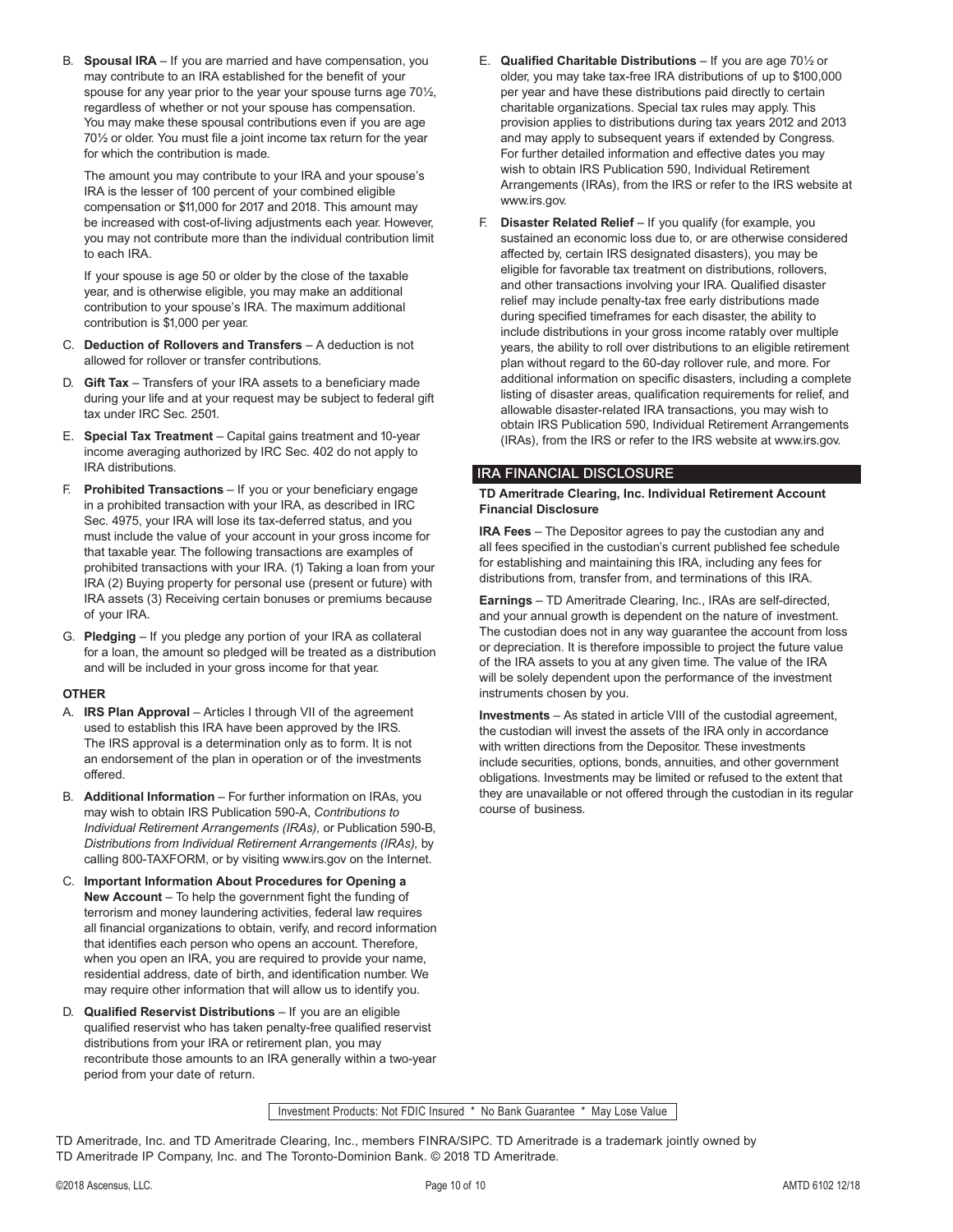### Internal Revenue Service

Department of the Treasury

Washington, DC 20224

Kurt Halvorson, President Advanced Clearing, Inc. 4211 South 102nd Street Omaha, NE 68127-1031

Contact Person: Mr. C. Thompson, Badge 50-07262 Telephone Number:  $(202)$  622-7021 In Reference to:  $T:EP:RA:TL$ Date:

## NOV 1 5 2000

Re: Advanced Clearing, Inc. Nonbank Trustee Application

Dear Mr. Halvorson:

 $\mathbb{R}$ 

In resposne to the nonbank trustee application submitted on your behalf by your authorized represetive, please find enclosed a notice of approval.

In accordance with the power of attorney on file in this office, a copy of this letter and the notice of approval is being sent to your authorized representative.

Sincerely,

Swilca

John Swieca, Manager Employee Plans Technical Group 1 Tax Exempt and Government Entities Division

Enclosures: As Stated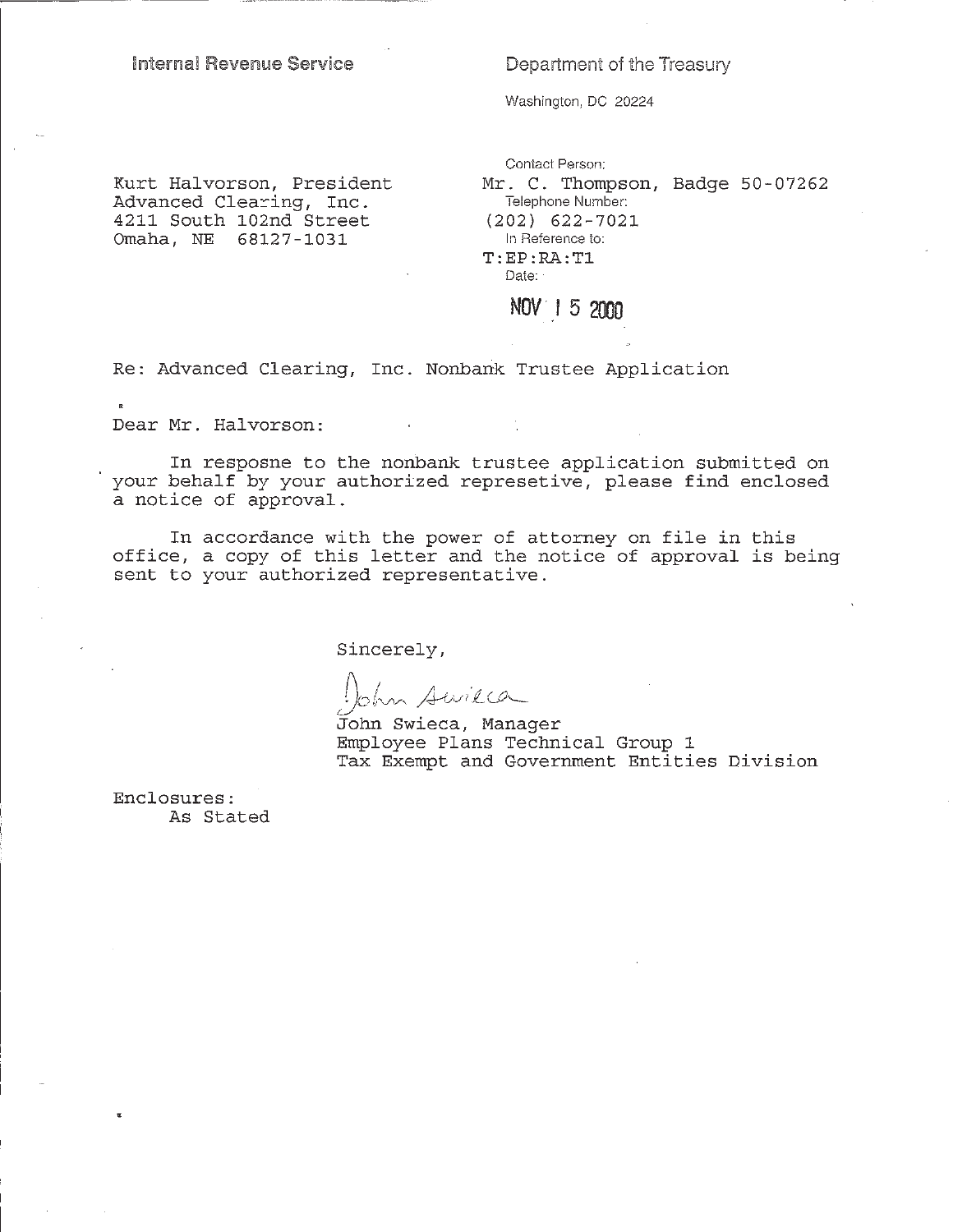### **Internal Revenue Service**

### Department of the Treasury

Washington, DC 20224

 $\sim$ 

Advanced Clearing, Inc. 4211 South 102nd Street Omaha, NE 68127-1031

Contact Person: Mr. C. Thompson, Badge 50-07262 Telephone Number:  $(202)$  622-7021 In Reference to:  $T:EP:RA:TL$ Date: November 15, 2000

EIN Number: 47-0533629

Ladies and Gentlemen:

In a letter dated July 14, 1999, as supplemented by letters and facsimile transmittals dated September 24, 1999, November 29, 1999, January 10, 2000, February 8, 2000, February 18, 2000,<br>March 6, 2000, March 28, 2000, April 19, 2000, April 20, 2000, June 12, 2000, June 14, 2000, July 17, 2000, August 23, 2000, and November 2, 2000, your authorized representative requested a written notice of approval that Advanced Clearing, Inc. (formerly known as AmeriTrade, Inc.) may act as a nonbank trustee for medical savings accounts established under section 220 of the Internal Revenue Code and individual retirement arrangements (IRAs) established under sections 408, 408A, and 530.

Section 220(d)(1)(B) of the Code provides, in pertinent part, that the trustee of a medical savings account must be a bank (as defined in section 408(n)), an insurance company (as defined in section 816), or another person who demonstrates to the satisfaction of the Secretary that the manner in which such person will administer the trust will be consistent with the requirements of this section.  $Q & A-10$  of Notice 96-53, 1996-2 C.B. 219 provides, in pertinent part, that persons other than banks, insurance companies, or previously approved IRA trustees or custodians may request approval to be a trustee or custodian in accordance with the procedures set forth in section 1.408-2(e) of the Income Tax Regulations.

Section 408(a)(2) of the Code requires that the trustee of an IRA be a bank (as defined in section  $408(n)$  of the Code) or such other person who demonstrates to the satisfaction of the Secretary that the manner in which such other person will administer the IRA will be consistent with the requirements of section 408.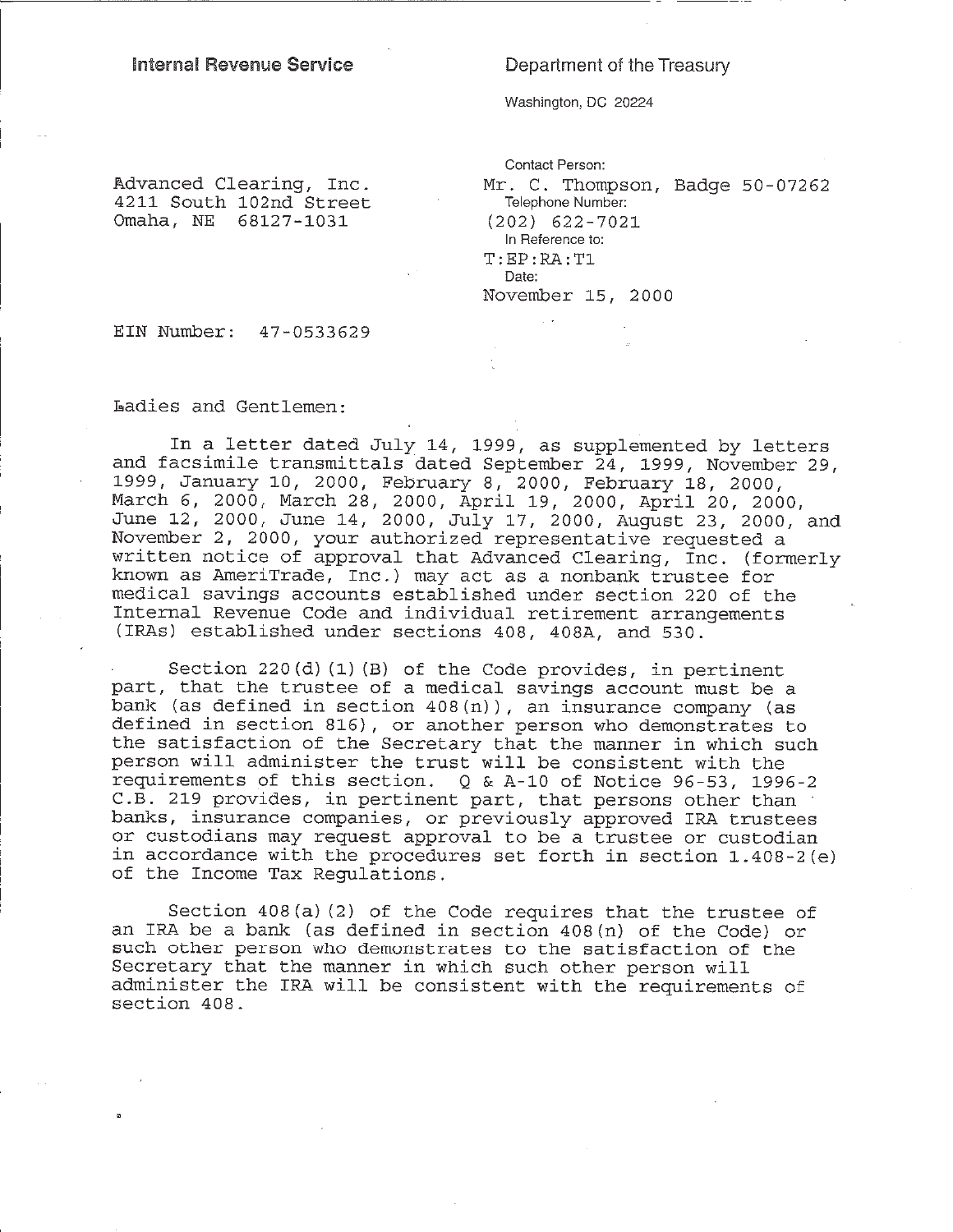Advanced Clearing, Inc.

Section 408A of the Code provides, in general that a Roth IRA shall be treated in the same manner as an individual retirement plan. Section 7701(a) (37)(A) defines an individual retirement plan as an individual retirement account described in section 408.

Section 530(b)  $(1)$  (B) of the Code (dealing with education individual retirement accounts) require that the trustee of such an account be a bank (as defined in section  $408(n)$  or another person who demonstrates to the satisfaction of the Secretary that the manner in which that person will administer the trust will be consistent with the requirements of this section or who has so demonstrated with respect to any individual retirement plan.

The Income Tax Regulations at section 1.408-2(e) contain the requirements that such other person must comply with in order to act as trustee, for purposes of sections  $220, 408(a)(2)$ ,  $408A$ , and 530 of the Code. One of the requirements of section 1.408-2(e) states that such person must file a written application with the Commissioner demonstrating, as set forth in that section, its ability to act as a trustee or custodian.

Based on all the information submitted to this office and all the representations made in the application, we have concluded that Advanced Clearing, Inc. meets the requirements of section 1.408-2(e) of the regulations and, therefore, is approved to act as a nonbank trustee for medical savings accounts established under section 220 of the Code and individual retirement arrangements (IRAs) established under sections 408, 408A, and 530.

This letter authorizes Advanced Clearing, Inc. to act as a passive or non-passive nonbank trustee. When Advanced Clearing, Inc. acts as a passive nonbank trustee (within the meaning of section  $1.408-2(e)$  (6) (i) (A) of the regulations), it is authorized only to acquire and hold particular investments specified by the trust instrument. It may not act as a passive trustee if under the written trust instrument it has discretion to direct investments of the trust funds.

This letter while authorizing Advanced Clearing, Inc. to act as a trustee does not authorize it to pool accounts in a common investment fund (other than a mutual fund) within the meaning of section 1.408-2(e)(5)(viii)(C) of the regulations. Advanced Clearing, Inc. may not act as a trustee unless it undertakes to act only under trust instruments that contain a provision to the effect that the grantor is to substitute another trustee or custodian upon notification by the Commissioner that such substitution is required because Advanced Clearing, Inc. has failed to comply with the requirements of section 1.408-2(e) of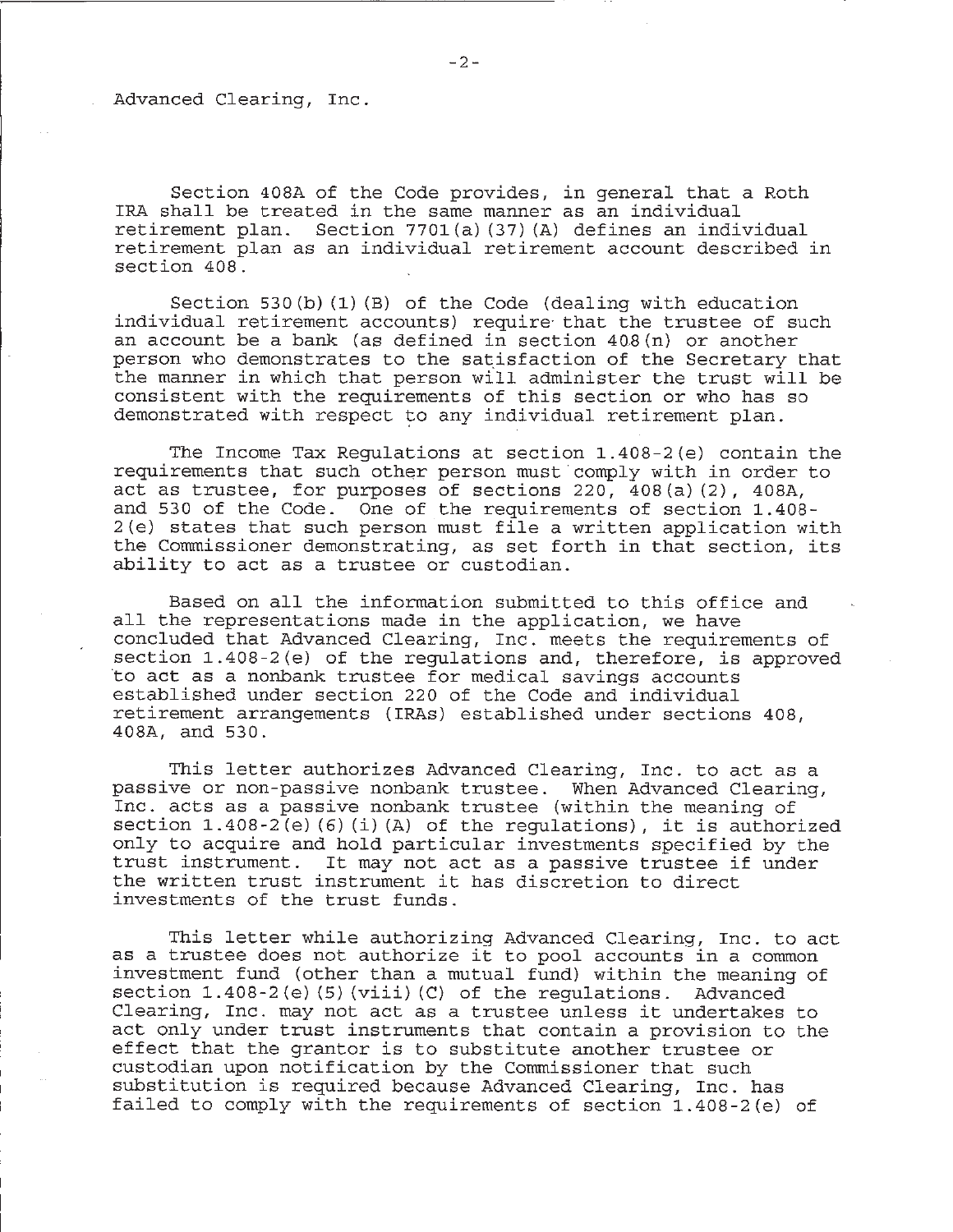### Advanced Clearing, Inc.

the regulations or is not keeping such records, or making such returns or rendering such statements as are required by forms or regulations. For example, one such form is Form 990-T for IRAs that have \$1000 or more of unrelated business taxable income that is subject to tax by section 511(b) (1) of the Code.

Advanced Clearing, Inc. is required to notify the Commissioner of Internal Revenue, Attn: T:EP:RA, Internal Revenue Service, Washington, D.C. 20224, in writing, of any change which affects the continuing accuracy of any representations made in its application. Further, the continued approval of Advanced Clearing, Inc. to act as a nonbank trustee for medical savings accounts established under section 220 of the Code and individual retirement arrangements (IRAs) established under sections 408, 408A, and 530 is contingent upon the continued satisfaction of the criteria set forth in section 1.408-2(e) of the regulations.

This approval letter is not transferable to any other entity. An entity that is a member of a controlled group of corporations, within the meaning of section 1563(a) of the Code, may not rely on an approval letter issued to another member of the same controlled group. Furthermore, any entity that goes through an acquisition, merger, consolidation or other type of reorganization may not necessarily be able to rely on the approval letter issued to such entity prior to the acquisition, merger, consolidation or other type of reorganization. Such entity may have to apply for a new notice of approval in accordance with section 1.408-2(e) of the requlations.

This letter constitutes a determination that Advanced Clearing, Inc. may act as a nonbank trustee for medical savings accounts established under section 220 of the Code and individual retirement arrangements (IRAs) established under sections 408, 408A, and 530 and does not bear upon its capacity to act as a trustee or custodian under any other applicable law. This is not an endorsement of any investment. The Internal Revenue Service does not review or approve investments.

This is a retroactive notice of approval effective April 18, 1984 and will remain in effect until withdrawn by Advanced Clearing, Inc. or revoked by the Service. This notice of approval supersedes the notice of approval issued to AmeriTrade, Inc. on April 18, 1984. This notice of approval does not authorize Advanced Clearing, Inc. to accept any fiduciary account before this notice becomes effective.

In accordance with the power of attorney on file in this office, a copy of this letter is being sent to your authorized representative.